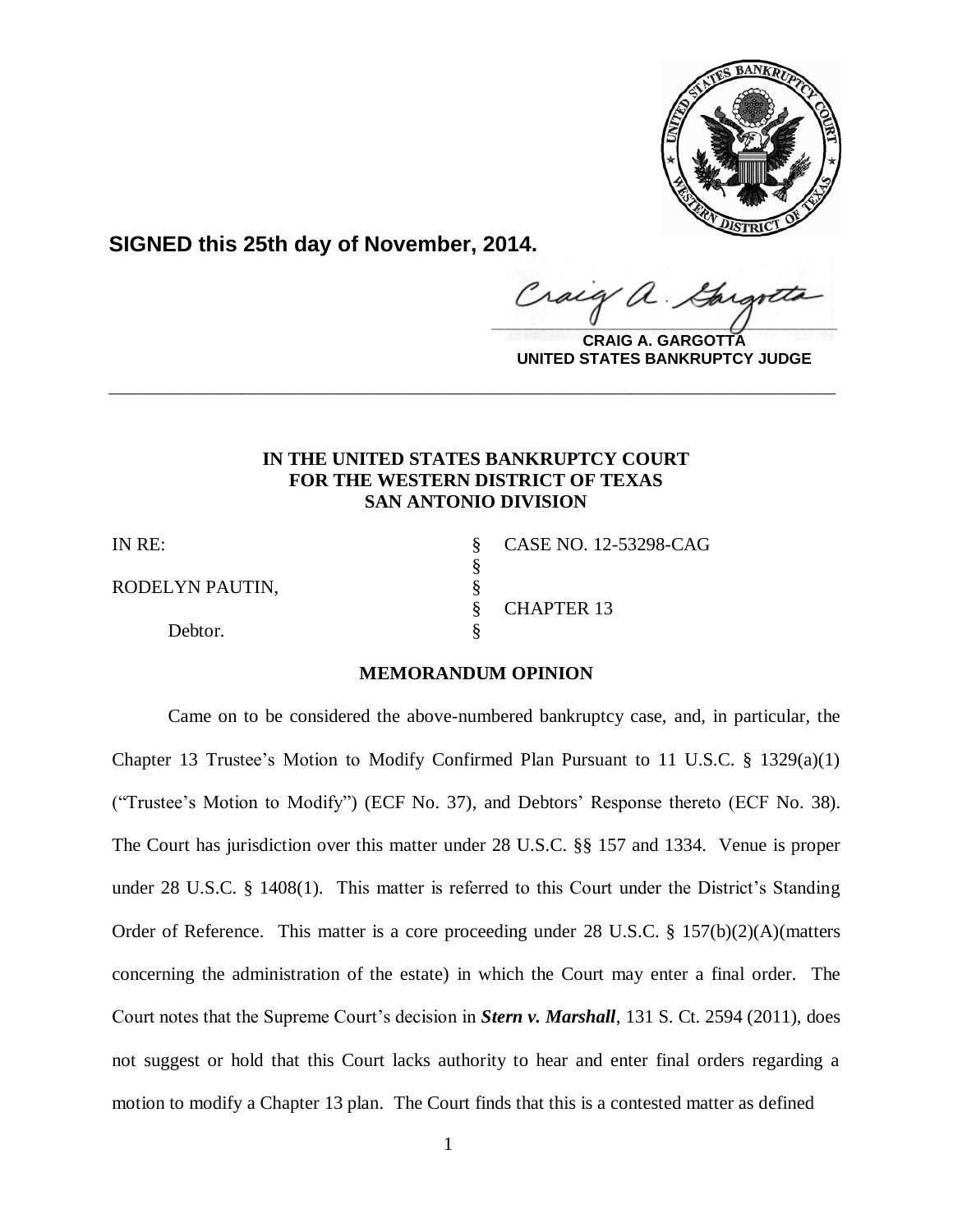under Federal Rule of Bankruptcy Procedure 9014. As such, the Court makes the following findings of fact and conclusions of law pursuant to Federal Rule of Bankruptcy Procedure 7052. The Court took this matter under advisement and finds that the Chapter 13 Trustee's (the "Trustee") Motion to Modify should be DENIED, in part and GRANTED, in part.

#### **BACKGROUND**

Debtor Rodelyn Pautin filed Chapter 13 bankruptcy on October 26, 2012 (ECF No. 1). On March 12, 2013, the Court signed an Order Confirming the Debtors' Chapter 13 Plan (ECF No. 22). At the time that Debtor's Chapter 13 Plan was confirmed, Debtor indicated income from three sources on her Amended Schedule "I" (ECF No. 12): (1) gross wages of \$5,943.00/month working as a Registered Nurse ("RN") for Health South; (2) rental income of \$900.00/month; and (3) Debtor's share of her ex-spouse's retirement income of \$339.00/month. According to her Amended Schedule "I", Debtor's monthly net income was \$775.00/month.

Thereafter, on May 7, 2014, the Chapter 13 Trustee filed her Motion to Dismiss Chapter 13 Case for Failure to Turnover Tax Return and/or Refund with Notice and Opportunity to Object (ECF No. 30). The Trustee sought dismissal of Debtor's case for her failure to provide a copy of her 2013 individual income tax return (Form 1040) to the Trustee as required by 11 U.S.C. §  $521(f)(1)^{1}$  and the Court's Amended Standing Order Relating to Chapter 13 Practices in the San Antonio Division (the "Standing Order"). Debtor filed a Response (ECF No. 32) arguing that the Code and Standing Order do not provide a penalty, such as dismissal of the case, for failure to provide a tax return. The Trustee then filed a Notice of Withdrawal of her Motion

 $\overline{a}$ 

At the request of the court, the United States trustee, or any party in interest in a case under chapter 7, 11, or 13, a debtor who is an individual shall file with the court--

 $1$  11 U.S.C. § 521(f)(1) states:

**<sup>(1)</sup>** at the same time filed with the taxing authority, a copy of each Federal income tax return required under applicable law (or at the election of the debtor, a transcript of such tax return) with respect to each tax year of the debtor ending while the case is pending under such chapter; ….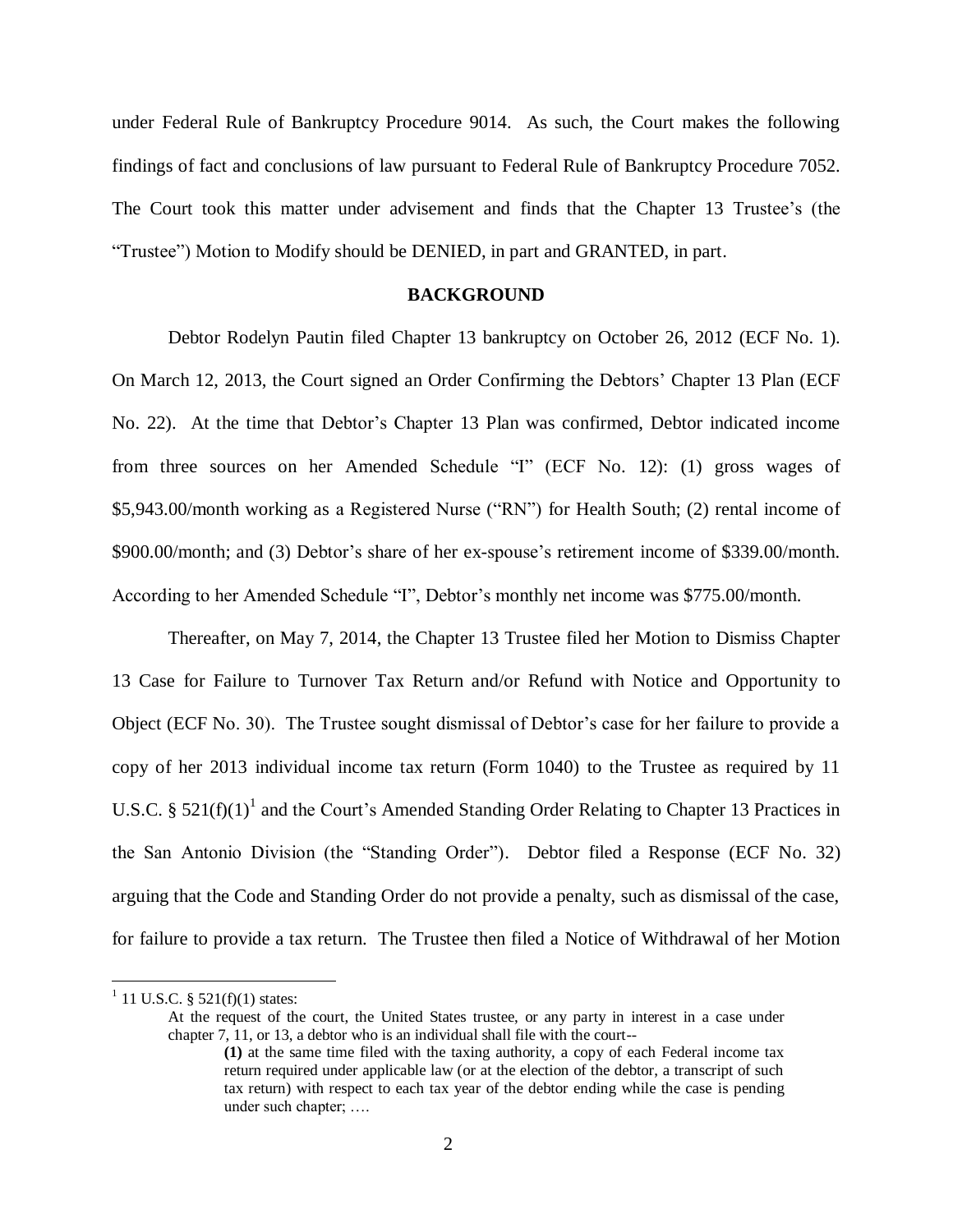to Dismiss presumably on the basis that Debtor did provide her 2012 and 2013 income tax returns to the Trustee.

The Trustee then filed another Motion to Dismiss and Notice of Hearing on July 11, 2014, stating that Debtor was in plan arrears in the total amount of \$1,740.52 (ECF No. 35). Per the Court's Standing Order for Chapter 13 cases, Debtor filed her Motion to Modify in Response to Trustee's Motion to Dismiss and First Request for Additional Compensation (ECF No. 41). Debtor states that the grounds for her proposed modification of the plan are:

Ms. Pautin failed to inform her attorney that she had pawned numerous items of jewelry prepetition. The payments on these items were not factored into her budget. As a result she was working overtime and additional jobs to make the interest payments on these loans. When the additional work was not available she continued to make payments to the pawn shops and fell behind on her plan payments. She has now reduced the debt to the pawn shops and believes she will be able to make the plan payments in the future.

Debtor proposed to increase the plan payment to \$810.00/month to cure her plan arrears over the remaining term of the plan. The Debtor also amended her Schedules "I" and "J" in connection with her Motion to Modify Plan (ECF No. 42). This second Amended Schedule "I" indicates the same rental income of \$900.00/month but deletes the retirement income previously received from Debtor's ex-spouse. Also, Debtor lists the same employer, Health South, but with an increased monthly income of \$6,360.00. Debtor also lists an amortized tax refund for 2013 individual income taxes in the amount of \$435.00/month. The amended Schedule "J" indicates a *slight reduction* of net income to \$771.00/month.

The Trustee filed the instant Trustee's Motion to Modify seeking to *increase* the plan payment to \$1,691.00/month, which would result in a 100% distribution to all creditors (ECF No. 37). The Court held a hearing on the Trustee's Motion to Modify and Debtor's Response (ECF Nos. 37 and 38) on September 25, 2014, and took the matter under advisement. The Court reset the hearing on the Trustee's Motion to Dismiss and the Debtor's Motion to Modify in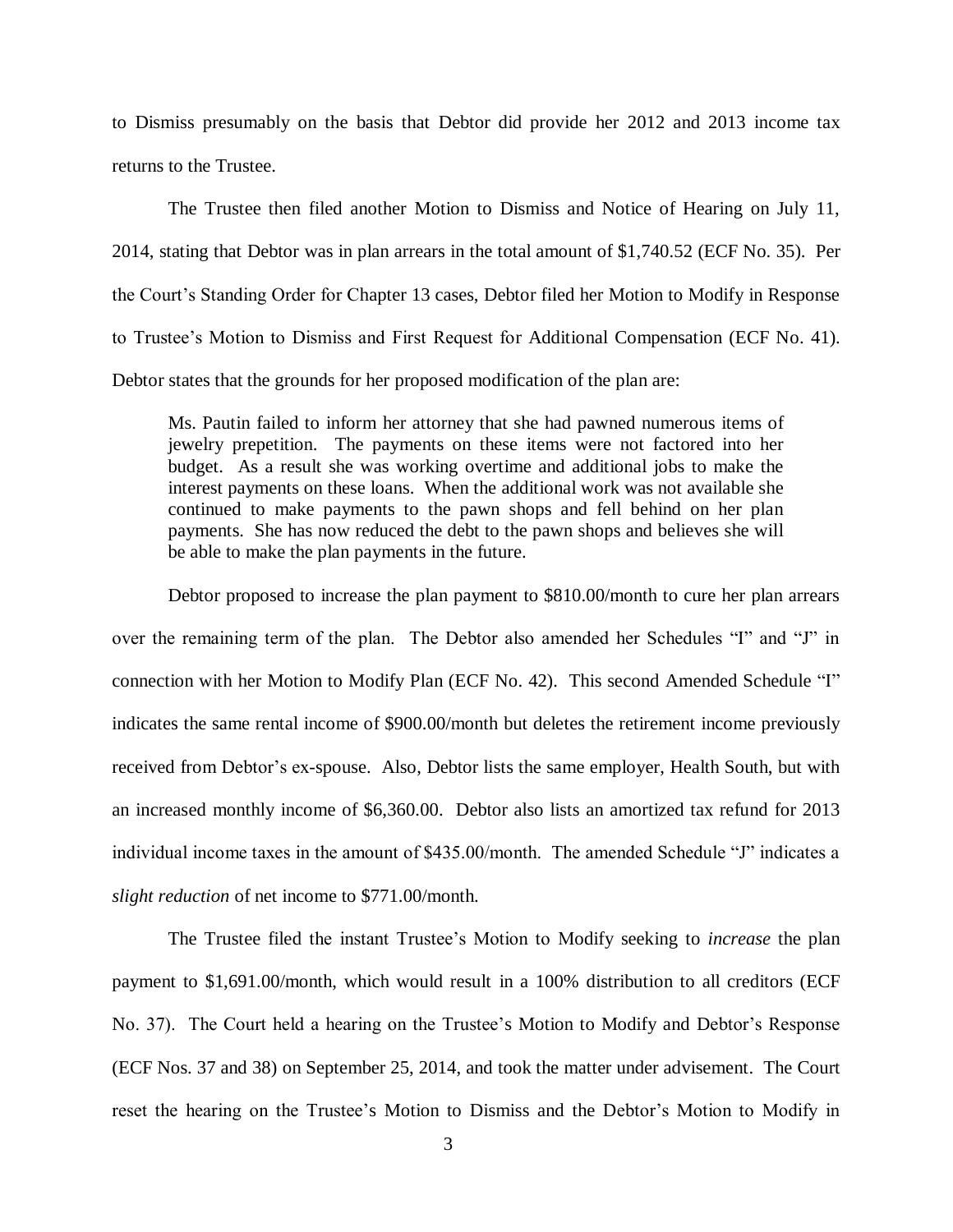Response (ECF Nos. 35 and 41) pending consideration of this matter.

## **PARTIES' CONTENTIONS**

The Trustee raises the following arguments in her Motion to Modify:

(1) The confirmed plan provides a 13% dividend to unsecured claims.

(2) Pursuant to the 2012 Tax Return, Debtor's gross wages in 2012 were \$97,497.00. The Trustee calculates that this is an increase of \$26,181.00 per year. Per the 2012 Tax Return, Debtor received a profit in rental income of \$1,716.00. Debtor also received a 2012 Tax Refund of \$3,143.00. Debtor's net income for 2012 was \$84,096.00, which amounts to additional net income of \$12,876.00 per year or \$1,073.00 per month.

(3) Pursuant to the 2013 Tax Return, Debtor's gross wages in 2013 were \$107,112.00. The Trustee calculates that this is an increase of \$35,796.00 per year. Per the 2013 Tax Return, Debtor shows a loss in rental income of \$794.00. Debtor also received a 2013 Tax Refund of \$5,213.00. Debtor's net income for 2013 was \$88,228.93, which amounts to additional net income of \$17,008.93 per year or \$1,417.41 per month.

(4) Based on the additional disposable income for 2013, Debtor's monthly Plan payment should increase to \$1,691.00, and the dividend to the allowed general unsecured claims should increase to 100%. The Trustee asks that Debtor file amended Schedules "I" and "J" and be compelled to turnover future tax returns and refunds to the Trustee.

In response, Debtor argues that:

(1) She is a contract nurse and earned the additional income in 2012 and 2013 by working extra shifts at two jobs. Debtor states that she is no longer receiving additional shift work. Consequently, Debtor's net income approximates what she was earning at the time of confirmation of her plan.

(2) The Trustee incorrectly calculated her additional income by failing to deduct social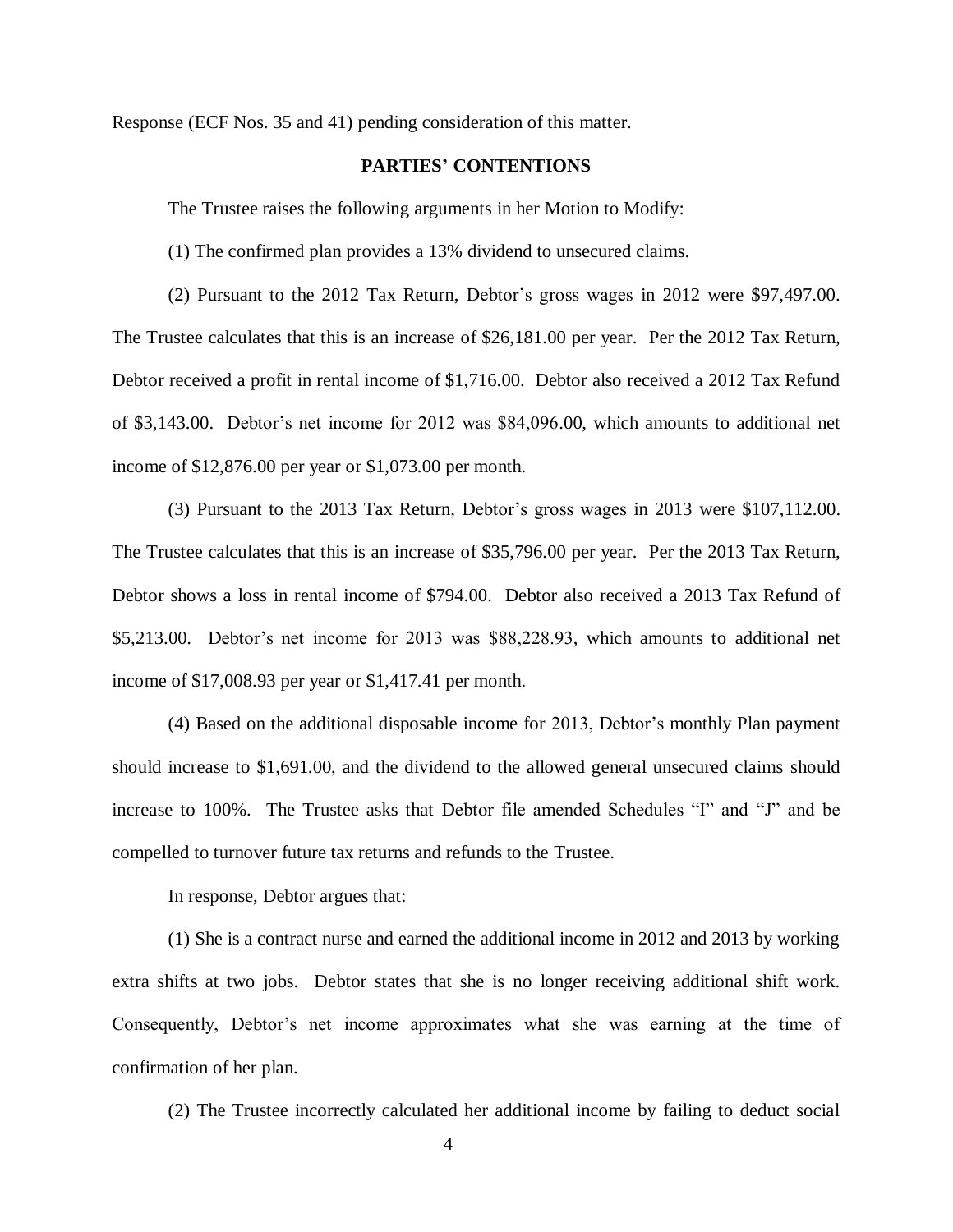security taxes from her calculations.

(3) Upon confirmation, the disposable income test of 11 U.S.C.  $\S 1325(b)^2$  does not apply to modifications of the plan under § 1329 because § 1329(b) does not make § 1325(b) specifically applicable to plan modifications. Further, under *Hamilton v. Lanning*, 560 U.S. 505 (2010), only income that is known or virtually certain to be known at time of confirmation may be included in determining disposable income. Because Debtor did not know at the time of plan confirmation that she would have the opportunity to work extra shifts, the additional income cannot be used in determining disposable income.

(4) Section  $521(f)(4)(B)$  does allow a party in interest to ask for copies of a debtor's tax returns. Debtor maintains that, prior to the Trustee's recent request in her case, she was not required to provide any additional income information. Moreover, even if Debtor had provided the requested information, she was not required to turn over the additional earnings or tax returns because of the limitations indicated in § 1329(b).

#### **FINDINGS OF FACT**

At the hearing on the Trustee's Motion to Modify, the Trustee attached, as Exhibit "C" to the Motion, her calculations of what Debtor's disposable income would have been if the extra shift work and tax refunds had been turned over to the Trustee in a timely fashion. The Trustee's calculations are based solely on the information that Debtor reflected in her bankruptcy filings and the information contained in Debtor's 2012 and 2013 individual income (Form 1040) tax returns. The Trustee concluded that Debtor would not have been required to turn over all her additional disposable income to the Trustee to achieve a 100% distribution to unsecured claimants. The Trustee believes that, if Debtor's plan payments were increased to \$1,691.00 per month for the remaining term of the plan, all creditors would be paid in full.

<sup>2</sup> Unless otherwise noted, all references are to Title 11, U.S.C. *et. seq*.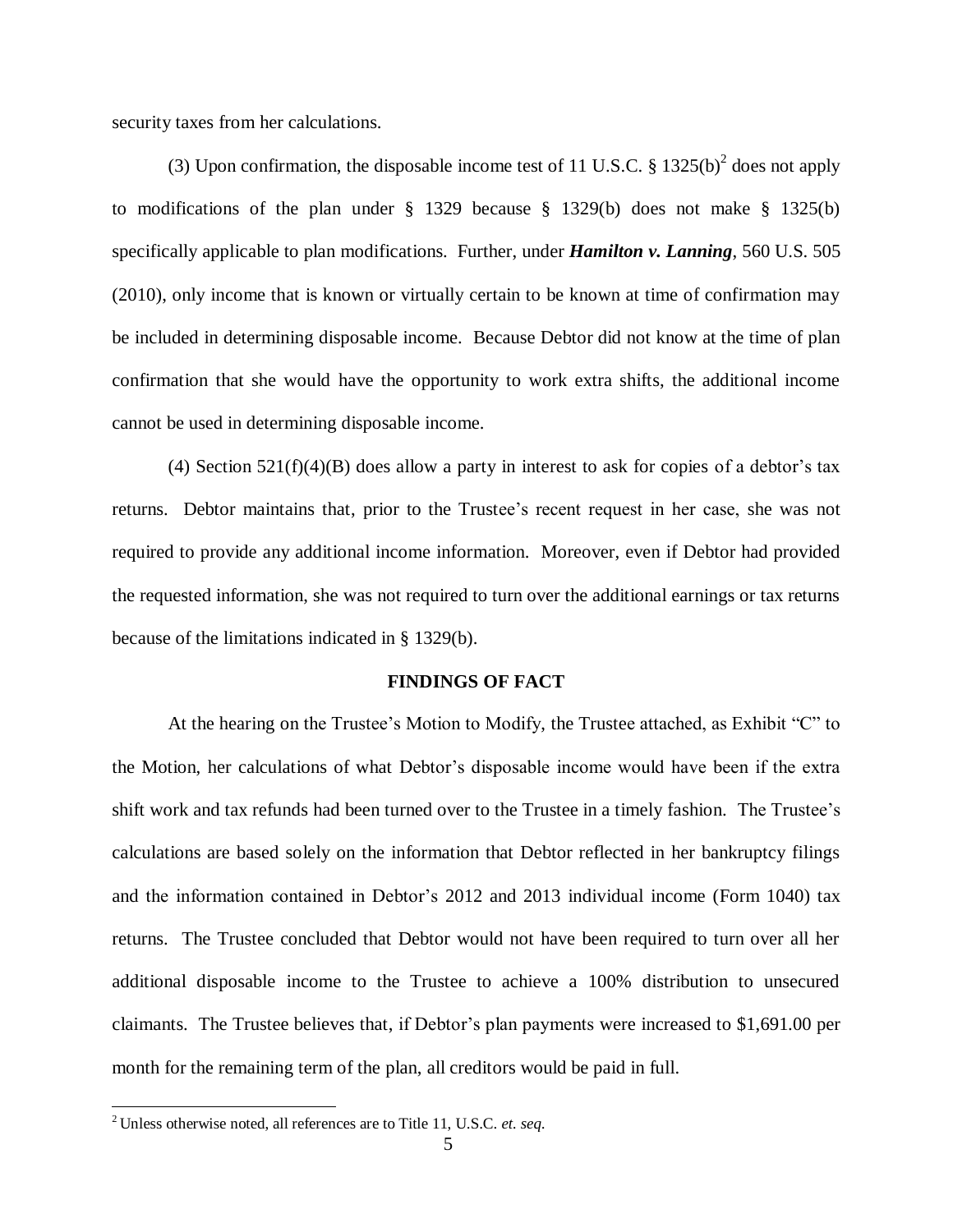The Court questioned Debtor about her income. Debtor acknowledged that she had earned additional income due to extra shift work at her Health South job and that, through her employment at Health South, she was able to find additional RN shifts at hospitals on a temporary basis. Debtor stated that she was no longer receiving the additional shift work nor does she anticipate additional shift work in the foreseeable future. Debtor acknowledged that she was receiving rental income of \$900.00 per month, but stated that such income was offset by the mortgage payment on the rental property of \$740.00/month plus homeowner's insurance. Debtor also stated that her ex-husband is no longer providing her with any share of his monthly military retirement income – a change which is reflected in Debtor's most recent Schedule "I".

#### **CONCLUSIONS OF LAW**

In addition to the arguments cited in the Parties' Contentions, there were some additional arguments raised at the hearing that this Court will address as an initial matter. First, Debtor's counsel argued at the hearing that, given the res judicata effect of a confirmed plan under § 1327, a plan may not be subsequently amended to increase the plan payment. The Trustee's counsel correctly noted that if the Court adopted Debtor's position, then Chapter 13 plans could also not be amended to decrease the amount of the plan payment. Moreover, § 1329(a) states that a Chapter 13 plan may be amended at any time after confirmation but before completion of plan payments. As such, § 1327 does not preclude the trustee or an unsecured creditor from seeking a modification of the plan. *See In re Meza*, 467 F.3d 874, 876 (5th Cir. 2006) (noting that, although § 1327(a) binds the debtor and the creditors, a confirmed plan may be modified at any time between confirmation of the plan and completion of plan payments) (citation omitted).

Second, Debtor's counsel also asserted that Debtor's additional income from working multiple jobs is exempt. That assertion is incorrect. Section  $1306(a)(1) \& (2)$  clearly state that all property and earnings of the debtor acquired post-petition constitute property of the estate.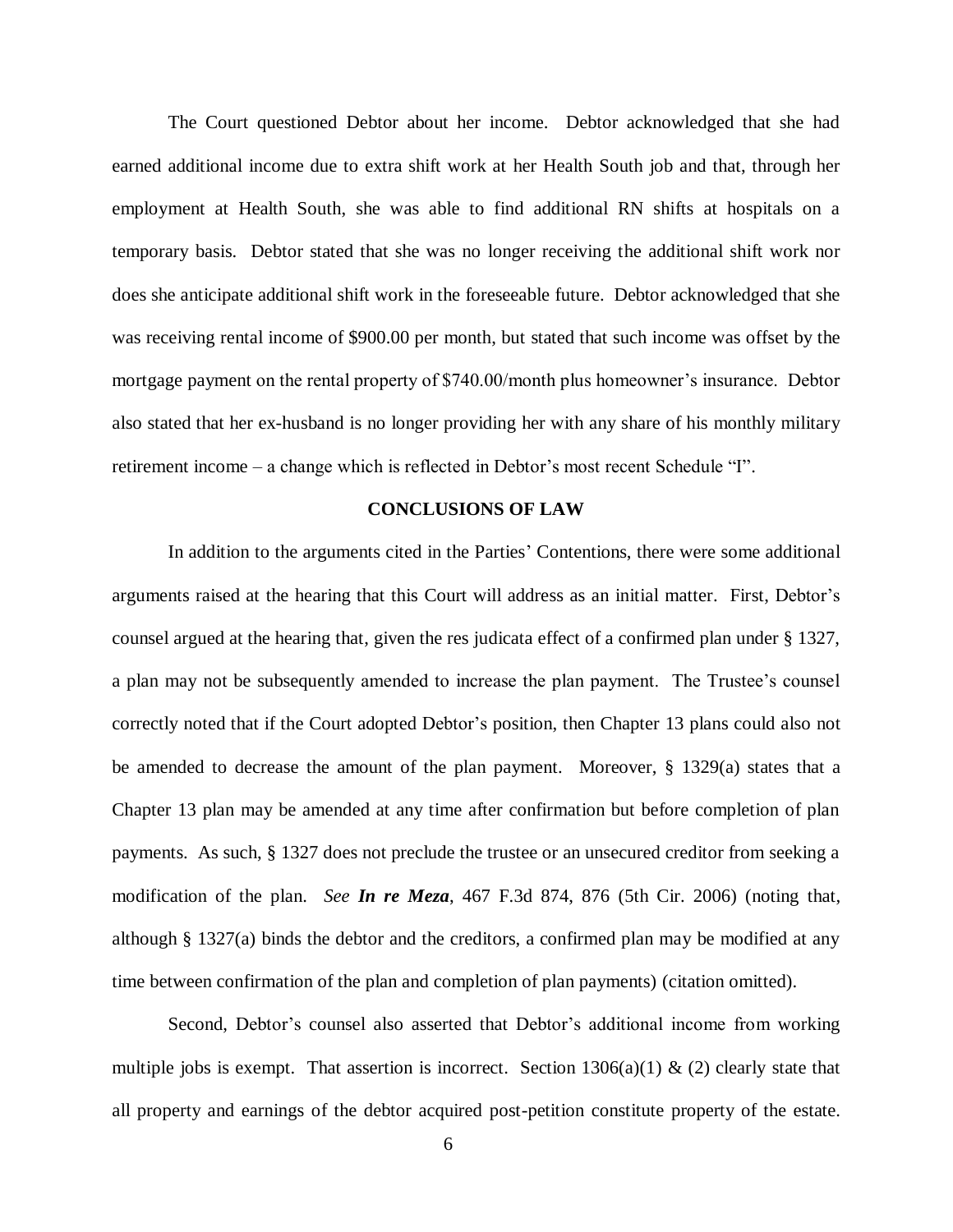*See In re Castillo*, 508 B.R. 1, 6 (Bankr. W.D. Tex. 2014) (finding that the majority of cases hold that § 1306 was intended to increase property of the estate beyond § 541).

Given Debtor's oral testimony and the Trustee's examination of her 2012 and 2013 tax returns, the Court must consider how to adjudicate additional income that was not disclosed at the time the income was earned but is no longer available to the Debtor.

### **I. How Should the Court Apply § 1325(b) to Plan Modifications under § 1329?**

As an initial matter, the Fifth Circuit has found that "Chapter 13 affords 'an individual with regular income' the option of preserving [his] 'pre-petition assets through a three– to five– year plan funded primarily' with that individual's regular income." *In re Cortez*, 457 F.3d 448, 457 (5th Cir. 2006) (citations omitted). "[P]ost-petition earnings of the debtor constitute the principal means of funding the plan."  $Id$ . (citations omitted).<sup>3</sup> Further, the Fifth Circuit noted that in a Chapter 13 case, "debtors are obligated to amend their schedules to include subsequent income, even if that income is not known or realized at the time of filing." *Id*. As such, the debtor is required to cooperate with the Chapter 13 trustee so that the trustee can evaluate whether or not to support confirmation of a plan. **Id**. Even after a plan is confirmed, the Fifth Circuit reasoned that § 1329 allows the trustee to seek a modification of a plan if there is an increase in the debtor's income, so that more money is paid to creditors. *Id*. (citations omitted).

The Fifth Circuit also stated:

Put another way, permitting a debtor to retain post-petition improvements in earnings, without committing the increase in income that is not reasonably necessary for support of the debtor or the debtor's dependents, would be grounds for rejection or later modification of a Chapter 13 plan. As a practical matter, then, the debtors would be obligated to amend their schedules to disclose any post-petition income under Chapter 13.

*Cortez*, 457 F.3d at 457.

<sup>&</sup>lt;sup>3</sup> Cortez was a case of first impression in the Fifth Circuit regarding whether post-petition facts could be used in determining "substantial abuse" under § 707(b).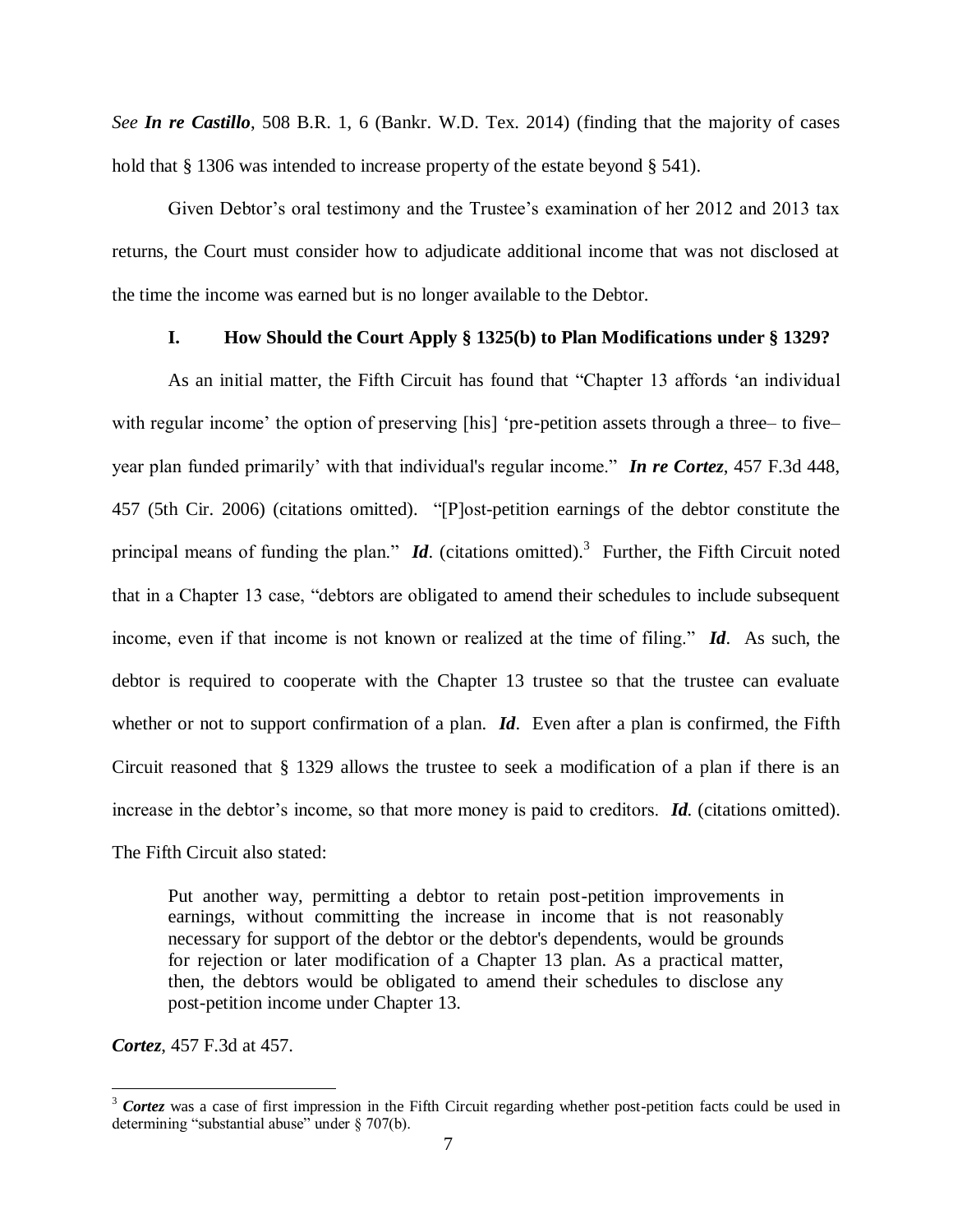The bankruptcy court in *In re Grutsch*, 453 B.R. 420, 422 (Bankr. D. Kan. 2011), recognized that one of the more significant changes made to the Bankruptcy Code under the Bankruptcy Abuse Prevention and Consumer Protection Act of 2005 (BAPCPA) was that Congress included the "Applicable Commitment Period" as a basis for confirming Chapter 13 plans to replace the minimum three year duration requirement of the plan under the "best interests test" in  $\S$  1325(b)(1)(B). Prior to BAPCPA, debtors satisfied the "best interests test" if the debtor dedicated all of his or her income to plan for a period of three years. *Grutsch*, 453 B.R. at 422-23. Under BAPCPA, if the trustee or holder of an allowed claim objects to confirmation of a Chapter 13 plan, the plan must: "(1) [pay] all allowed unsecured claims in full or (2) [commit] to the payment of all of the debtor's "projected disposable income," as defined in [§ 1325\(b\)\(2\),](https://a.next.westlaw.com/Link/Document/FullText?findType=L&pubNum=1000546&cite=11USCAS1325&originationContext=document&transitionType=DocumentItem&contextData=%28sc.UserEnteredCitation%29#co_pp_c0ae00006c482) to be received during the "applicable commitment period." The applicable commitment period is defined in [§ 1325\(b\)\(4\).](https://a.next.westlaw.com/Link/Document/FullText?findType=L&pubNum=1000546&cite=11USCAS1325&originationContext=document&transitionType=DocumentItem&contextData=%28sc.UserEnteredCitation%29#co_pp_6ad60000aeea7)<sup>4</sup> *Id*. at 423. A debtor's classification as a belowmedian income debtor or an above-median income debtor determines the duration of the plan from three years to five years. As such, in the context of plan modifications, the question then becomes – can the Trustee argue that the court must consider an increase in disposable income as

 $4$  Section 1325(b)(4) states:

For purposes of this subsection, the "applicable commitment period"--

**<sup>(</sup>A)** subject to subparagraph (B), shall be--

**<sup>(</sup>i)** 3 years; or

**<sup>(</sup>ii)** not less than 5 years, if the current monthly income of the debtor and the debtor's spouse combined, when multiplied by 12, is not less than--

**<sup>(</sup>I)** in the case of a debtor in a household of 1 person, the median family income of the applicable State for 1 earner;

**<sup>(</sup>II)** in the case of a debtor in a household of 2, 3, or 4 individuals, the highest median family income of the applicable State for a family of the same number or fewer individuals; or

**<sup>(</sup>III)** in the case of a debtor in a household exceeding 4 individuals, the highest median family income of the applicable State for a family of 4 or fewer individuals, plus \$675 per month for each individual in excess of 4; and

**<sup>(</sup>B)** may be less than 3 or 5 years, whichever is applicable under subparagraph (A), but only if the plan provides for payment in full of all allowed unsecured claims over a shorter period.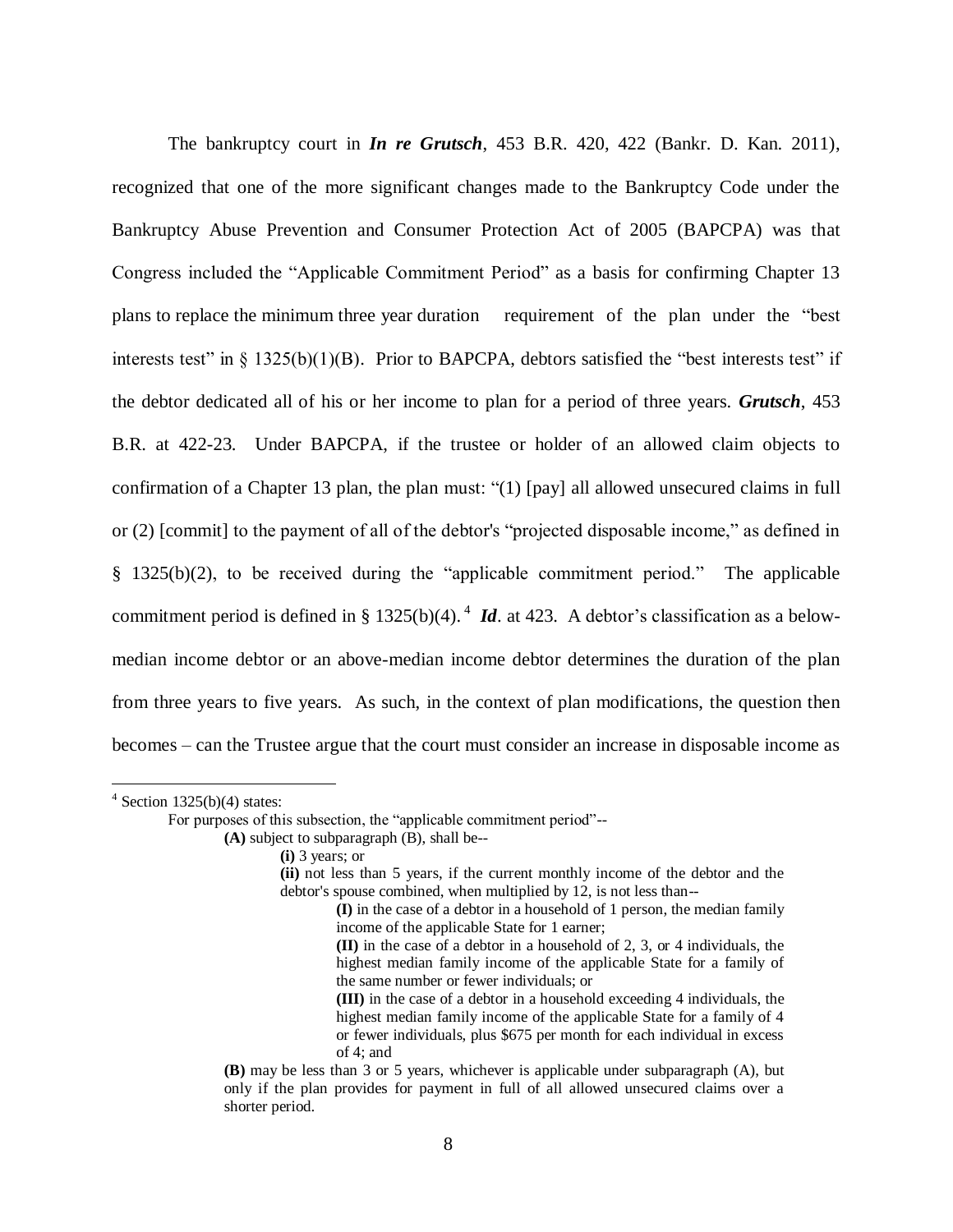a basis for increasing the plan payment if the debtor has already dedicated the requisite amount of income as defined in the "applicable commitment period"?

Debtor correctly notes that  $\S$  1325(b)(1) is not included in  $\S$  1329. Further, Debtor argues that "projected disposable income" is not a defined term under the Bankruptcy Code, but that both the Supreme Court and the Fifth Circuit have determined that "projected disposable income" is income that is virtually certain or reasonably foreseeable. *Hamilton v. Lanning*, 560 U.S. 505 (2010); *Nowlin v. Peake (In re Nowlin)*, 576 F.3d 258 (2009). Moreover, under both pre-BAPCPA or post-BAPCPA law, § 1329(b)(1) did not incorporate all of § 1325, but only  $§$  1325(a).

Several courts have found that the omission of  $\S$  1325(b)(1) from modifications under § 1329 indicates that Congress did not include a disposable income test for purposes of determining if a plan modification should be allowed. *See, e.g. In re Gonzalez*, 388 B.R. 292, 306-07 (Bankr. S.D. Tex. 2008) (holding that, because § 1325(b) is not included in § 1329, the court should consider if the modification was proposed in good faith and not consider projected disposable income); *In re Hill*, 386 B.R. 670, 676 (Bankr. S.D. Ohio 2008) (finding the plain meaning of § 1329(b)(1) demonstrates a specific reference only to § 1325(a) and not § 1325(b)); *In re McCollum*, 363 B.R. 789, 798 (E.D. La. 2007) (holding that it is unlikely that Congress chose to list specific subsections of the Code that would apply to § 1329, but omit § 1325(b) and incorporate it by reference); *In re Sunhara*, 326 B.R. 768 (9th Cir. B.A.P. 2005) (The panel found that Congress knows how to write a statute and the express omission of § 1329(b) cannot mean that Congress meant to include § 1325(b) by reference. Moreover, the panel stated that, if disposable income is a test to be employed each time a plan is modified, then the term "projected disposable income" has no meaning.); *In re Hall*, No. 06-61733, 2008 WL 2388628, \*2 (Bankr. N.D. Ohio June 11, 2008) (finding that the indirect reference to § 1325(b) through § 1325(a) is a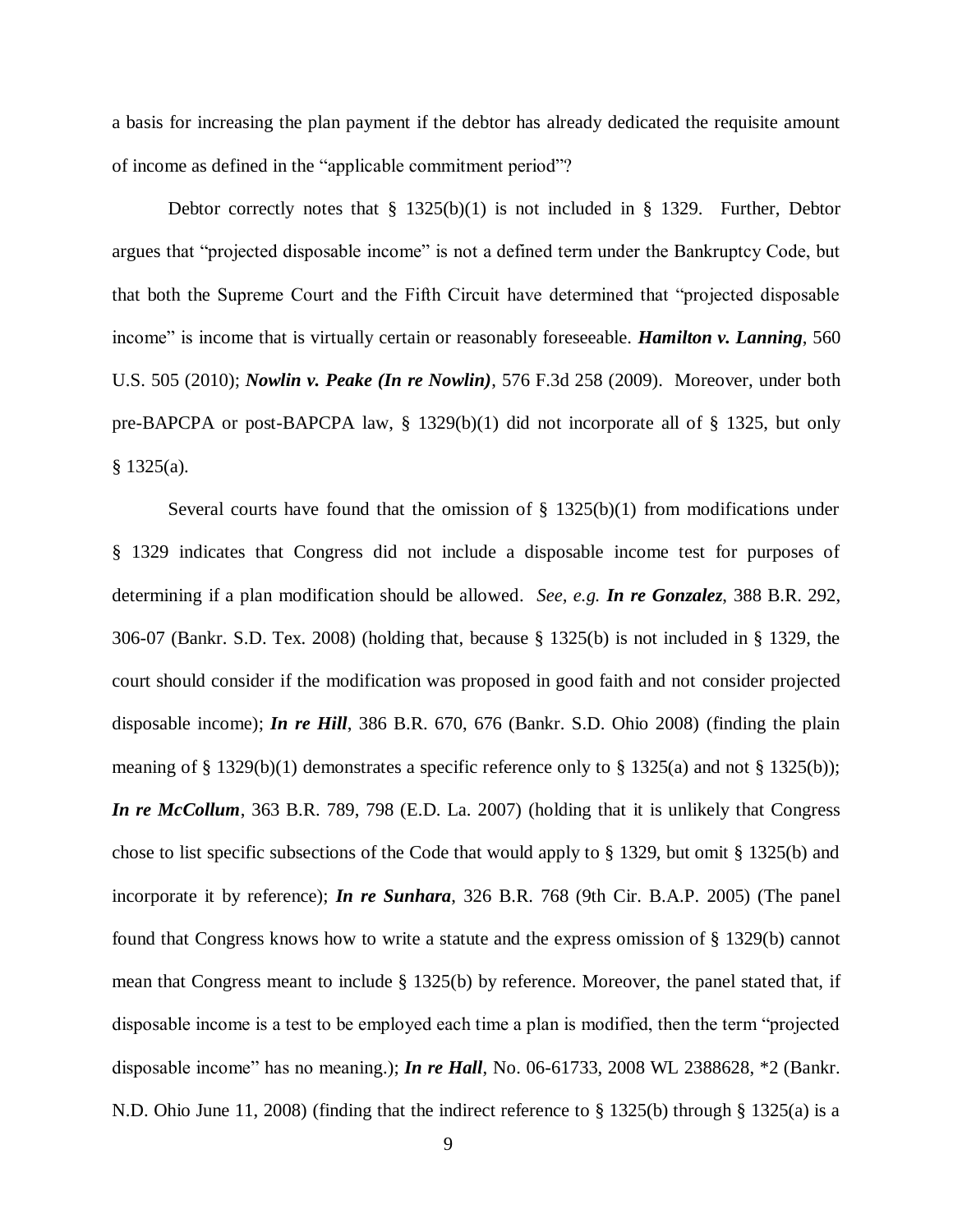bridge too far for this court to accept and noting that Congress did incorporate other provisions in § 1329 by specific references to § 1322(a and b) without incorporating by reference the inclusion of § 1325(b)).<sup>5</sup>

Debtor also maintains that  $\S 1325(b)(1)$  is only a conditional requirement of confirmation that may be waived if no party raises it. *See In re Meadows*, 410 B.R. 242, 247 (Bankr. N.D. Tex. 2009) (holding that § 1325(b)(1) only applies if an objection to confirmation is filed). Further, Debtor argues that  $\S$  1325(b)(1) can only apply to a modification if a trustee or an unsecured creditor raises it, but not the debtor. *See In re Braune*, 385 B.R. 167, 171 (Bankr. N.D. Tex. 2008) (holding that, in the context of a plan modification, the disposable income test only applies if the trustee or an unsecured creditor raises it, not a debtor). Thus, in the case at bar, because the Trustee seeks to modify the plan and Debtor objects to the modification, Debtor argues that the Court should not consider the disposable income test because the test may only be raised in an objection by the Chapter 13 trustee or an unsecured creditor.

The Trustee argues that  $\S$  1329(a)(1) clearly provides that a plan may be modified to increase or reduce the amount of payments to a class of claims. Further, the Trustee acknowledges that the criteria for approving a modification is contained in  $\S$  1329(b)(1), which incorporates §§ 1322 (a) & (b), 1323(c), and 1325(a). The Trustee alleges that there does not need to be a threshold showing of a substantial and unanticipated change to support the filing of a plan modification. The Trustee also agrees that § 1329 does not specifically incorporate § 1325(b)(1) and that there is no controlling precedent in the Fifth Circuit as to whether the disposable income test applies to plan modifications.

Of the courts that find that the disposable income test of  $\S$  1325(b)(1) is not included in

<sup>5</sup> *See also Conn. Nat't Bank v. Germain*, 503 U.S. 249, 254 (1992) ("[C]ourts must presume that a legislature says in a statute what it means and means in a statute what it says there."); *United States v. Ron Pair. Enters., Inc.*, 489 U.S. 235, 241 (1989) (holding that where statutory language is plain, "the sole function of the courts is to enforce it according to its terms") (citations omitted).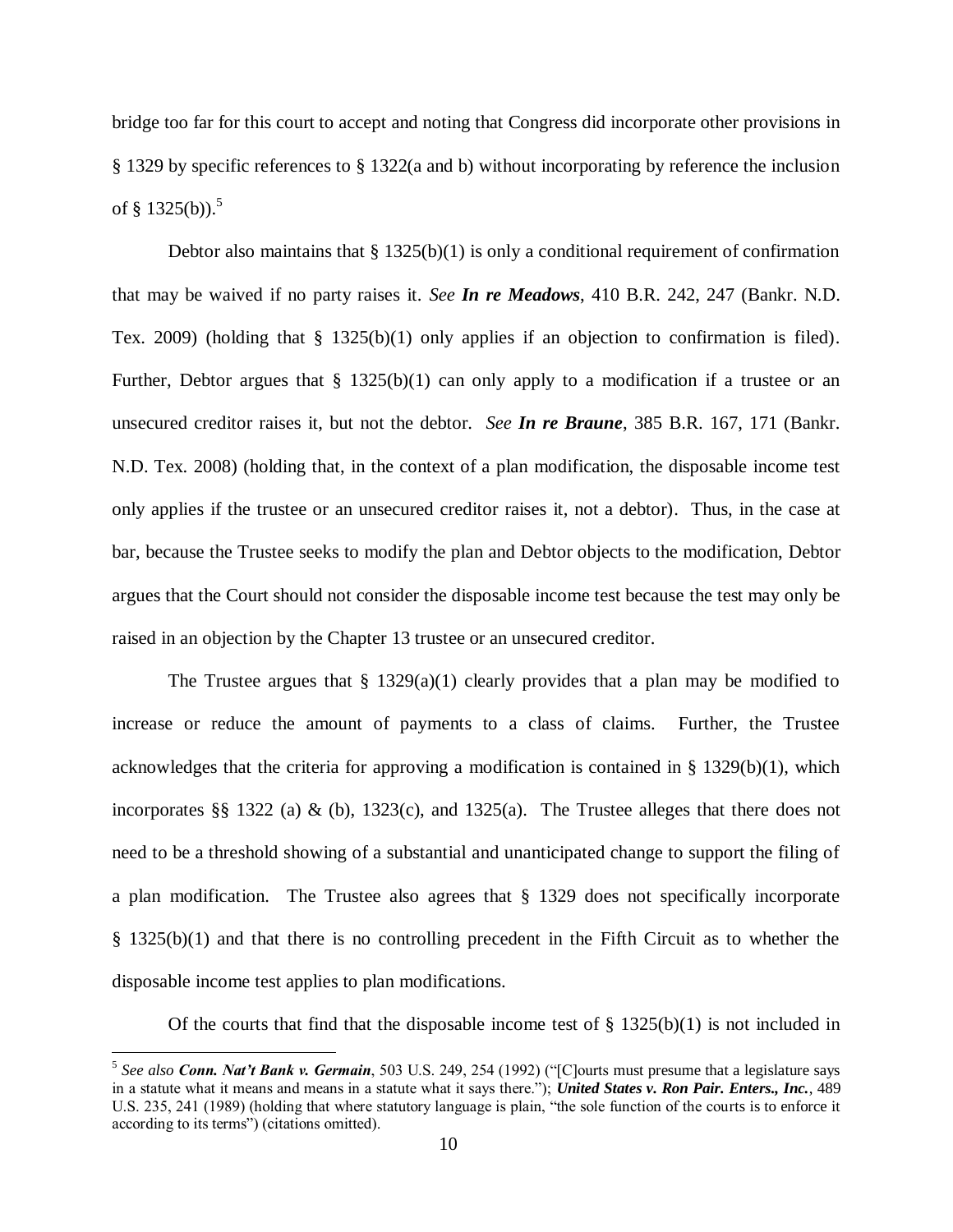§ 1329, some reason that, under a strict reading of § 1329, application of disposable income is still a factor in determining the good faith of a plan modification despite not being specifically mentioned. *Sunahara*, 326 B.R. at 782. Further, "under this approach, important components of the disposable income test are employed as part of a more general analysis of the total circumstances militating in favor or against the approval of the modification … ." *Id*. at 781.

The Ninth Circuit B.A.P. found that:

In our view, the approach adopted by the court in *Sounakhene* is the most sound in that it permits a married analysis that is consistent with both the plain language and the spirit of [§§ 1329](https://a.next.westlaw.com/Link/Document/FullText?findType=L&pubNum=1000546&cite=11USCAS1329&originatingDoc=Iaa883720eff511d98ac8f235252e36df&refType=LQ&originationContext=document&transitionType=DocumentItem&contextData=%28sc.UserEnteredCitation%29) and [1325.](https://a.next.westlaw.com/Link/Document/FullText?findType=L&pubNum=1000546&cite=11USCAS1325&originatingDoc=Iaa883720eff511d98ac8f235252e36df&refType=LQ&originationContext=document&transitionType=DocumentItem&contextData=%28sc.UserEnteredCitation%29) Under this approach, important components of the disposable income test are employed as part of a more general analysis of the total circumstances militating in favor of or against the approval of modification, without requiring tortured and illogical statutory interpretations (where the outcome differs depending upon which party is seeking the modification, whether a certain party has objected, or whether "extraordinary circumstances" exist, etc.). *[In re Sounakhene](https://a.next.westlaw.com/Link/Document/FullText?findType=Y&serNum=2000382155&pubNum=164&fi=co_pp_sp_164_805&originationContext=document&transitionType=DocumentItem&contextData=%28sc.UserEnteredCitation%29#co_pp_sp_164_805),* 249 B.R. at 805 (*citing [Than](https://a.next.westlaw.com/Link/Document/FullText?findType=Y&serNum=1997239489&pubNum=164&fi=co_pp_sp_164_436&originationContext=document&transitionType=DocumentItem&contextData=%28sc.UserEnteredCitation%29#co_pp_sp_164_436),* 215 [B.R. at 436\);](https://a.next.westlaw.com/Link/Document/FullText?findType=Y&serNum=1997239489&pubNum=164&fi=co_pp_sp_164_436&originationContext=document&transitionType=DocumentItem&contextData=%28sc.UserEnteredCitation%29#co_pp_sp_164_436) *Powers,* [202 B.R. at 623](https://a.next.westlaw.com/Link/Document/FullText?findType=Y&serNum=1996264752&pubNum=164&fi=co_pp_sp_164_623&originationContext=document&transitionType=DocumentItem&contextData=%28sc.UserEnteredCitation%29#co_pp_sp_164_623) (recognizing the debtor's changed income and expenses are factored into the bankruptcy court's good judgment and discretion).

*Sunahara*, 326 B.R. at 781.

These components can include:

Such a determination necessarily requires an assessment of a debtor's overall financial condition including, without limitation, the debtor's current disposable income, the likelihood that the debtor's disposable income will significantly increase due to increased income or decreased expenses over the remaining term of the original plan, the proximity of time between confirmation of the original plan and the filing of the modification motion, and the risk of default over the remaining term of the plan versus the certainty of immediate payment to creditors.

*Id.* at 781-82.

The Trustee argues, in the alternative, that if the Court finds that Congress intended that the disposable income test not be included in plan modifications under § 1329, then the Court should consider the Debtor's economic situation in connection with  $\S 1325(a)$ . Notwithstanding the Ninth Circuit's B.A.P. opinion in *Sunahara*, one bankruptcy court in that jurisdiction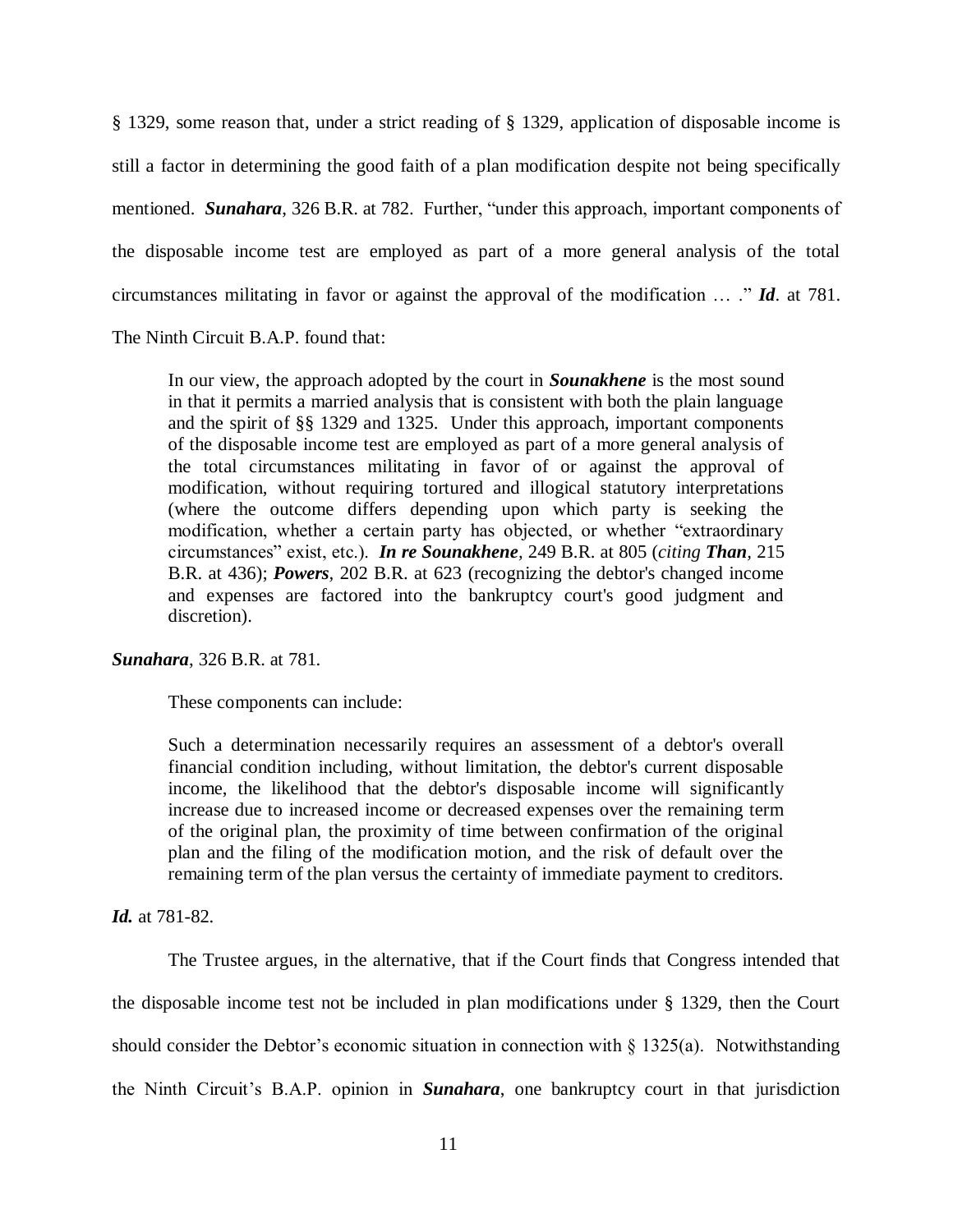disagreed with *Sunahara's* conclusion that § 1325(b) should not apply to plan modifications:

The omission of [section 1325\(b\)](https://a.next.westlaw.com/Link/Document/FullText?findType=L&pubNum=1000546&cite=11USCAS1325&originatingDoc=I7b66c8d0207f11da9bcc85e7f8e2f4cd&refType=LQ&originationContext=document&transitionType=DocumentItem&contextData=%28sc.UserEnteredCitation%29) from [section 1329\(b\)](https://a.next.westlaw.com/Link/Document/FullText?findType=L&pubNum=1000546&cite=11USCAS1329&originatingDoc=I7b66c8d0207f11da9bcc85e7f8e2f4cd&refType=LQ&originationContext=document&transitionType=DocumentItem&contextData=%28sc.UserEnteredCitation%29) should not be taken to mean that [section 1325\(b\)](https://a.next.westlaw.com/Link/Document/FullText?findType=L&pubNum=1000546&cite=11USCAS1325&originatingDoc=I7b66c8d0207f11da9bcc85e7f8e2f4cd&refType=LQ&originationContext=document&transitionType=DocumentItem&contextData=%28sc.UserEnteredCitation%29) is not applicable to modified plans. [Section 1329\(b\)](https://a.next.westlaw.com/Link/Document/FullText?findType=L&pubNum=1000546&cite=11USCAS1329&originatingDoc=I7b66c8d0207f11da9bcc85e7f8e2f4cd&refType=LQ&originationContext=document&transitionType=DocumentItem&contextData=%28sc.UserEnteredCitation%29) requires that a modified plan comply with [section 1325\(a\).](https://a.next.westlaw.com/Link/Document/FullText?findType=L&pubNum=1000546&cite=11USCAS1325&originatingDoc=I7b66c8d0207f11da9bcc85e7f8e2f4cd&refType=LQ&originationContext=document&transitionType=DocumentItem&contextData=%28sc.UserEnteredCitation%29) [Section 1325\(a\),](https://a.next.westlaw.com/Link/Document/FullText?findType=L&pubNum=1000546&cite=11USCAS1325&originatingDoc=I7b66c8d0207f11da9bcc85e7f8e2f4cd&refType=LQ&originationContext=document&transitionType=DocumentItem&contextData=%28sc.UserEnteredCitation%29) in turn, provides that "[e]xcept as provided in subsection (b), the court shall confirm a plan if" the six requirements of sections  $1325(a)(1)$ — $(a)(6)$  are satisfied. From the perspective of an objecting unsecured creditor, [section 1325\(a\)](https://a.next.westlaw.com/Link/Document/FullText?findType=L&pubNum=1000546&cite=11USCAS1325&originatingDoc=I7b66c8d0207f11da9bcc85e7f8e2f4cd&refType=LQ&originationContext=document&transitionType=DocumentItem&contextData=%28sc.UserEnteredCitation%29) provides that a plan must be confirmed if unsecured creditors will receive the present value of the dividend payable in a chapter 7 case unless the debtor's projected disposable income over three years would pay a higher dividend. If a debtor's future disposable income will pay more than the liquidation dividend, confirmation must be withheld unless the plan provides for the higher dividend.

Rather than read [section 1325\(b\)](https://a.next.westlaw.com/Link/Document/FullText?findType=L&pubNum=1000546&cite=11USCAS1325&originatingDoc=I7b66c8d0207f11da9bcc85e7f8e2f4cd&refType=LQ&originationContext=document&transitionType=DocumentItem&contextData=%28sc.UserEnteredCitation%29) as always qualifying [section 1325\(a\),](https://a.next.westlaw.com/Link/Document/FullText?findType=L&pubNum=1000546&cite=11USCAS1325&originatingDoc=I7b66c8d0207f11da9bcc85e7f8e2f4cd&refType=LQ&originationContext=document&transitionType=DocumentItem&contextData=%28sc.UserEnteredCitation%29) the panel in *[Sunahara](https://a.next.westlaw.com/Link/Document/FullText?findType=Y&serNum=2006925919&originationContext=document&transitionType=DocumentItem&contextData=%28sc.UserEnteredCitation%29)* in effect interpreted the first phrase in [section 1325\(a\)](https://a.next.westlaw.com/Link/Document/FullText?findType=L&pubNum=1000546&cite=11USCAS1325&originatingDoc=I7b66c8d0207f11da9bcc85e7f8e2f4cd&refType=LQ&originationContext=document&transitionType=DocumentItem&contextData=%28sc.UserEnteredCitation%29) as if it read, "if subsection (b) applies." The cross-reference in [section 1325\(a\)](https://a.next.westlaw.com/Link/Document/FullText?findType=L&pubNum=1000546&cite=11USCAS1325&originatingDoc=I7b66c8d0207f11da9bcc85e7f8e2f4cd&refType=LQ&originationContext=document&transitionType=DocumentItem&contextData=%28sc.UserEnteredCitation%29) to [section](https://a.next.westlaw.com/Link/Document/FullText?findType=L&pubNum=1000546&cite=11USCAS1325&originatingDoc=I7b66c8d0207f11da9bcc85e7f8e2f4cd&refType=LQ&originationContext=document&transitionType=DocumentItem&contextData=%28sc.UserEnteredCitation%29)  [1325\(b\)](https://a.next.westlaw.com/Link/Document/FullText?findType=L&pubNum=1000546&cite=11USCAS1325&originatingDoc=I7b66c8d0207f11da9bcc85e7f8e2f4cd&refType=LQ&originationContext=document&transitionType=DocumentItem&contextData=%28sc.UserEnteredCitation%29) suggests that subsection (b) comes into play whenever subsection (a) is applicable.

Nonetheless, assuming that [section 1325\(b\)](https://a.next.westlaw.com/Link/Document/FullText?findType=L&pubNum=1000546&cite=11USCAS1325&originatingDoc=I7b66c8d0207f11da9bcc85e7f8e2f4cd&refType=LQ&originationContext=document&transitionType=DocumentItem&contextData=%28sc.UserEnteredCitation%29) does not apply to a modified plan proposed after confirmation of the initial plan, the assistance offered by *[Sunahara](https://a.next.westlaw.com/Link/Document/FullText?findType=Y&serNum=2006925919&originationContext=document&transitionType=DocumentItem&contextData=%28sc.UserEnteredCitation%29)* to a debtor seeking to end a plan in less than 3 years without paying unsecured claims in full may be illusory.

*In re Keller*, 329 B.R. 697, 701-02 (Bankr. E.D. Cal. 2007).<sup>6</sup>

 $\overline{a}$ 

The debate regarding whether  $\S 1325(b)(1)$  is subsumed into  $\S 1329$  may not be resolved

absent Circuit or Supreme Court authority. Moreover, there are equally compelling bases from

the Supreme Court's last term that a court can rely on in determining whether a textual analysis

should be employed<sup>7</sup>, or examining legislative intent to determine the purpose of the statute.<sup>8</sup>

Consequently, the Court finds that although § 1325(b) is not included in § 1329 on a textual

<sup>6</sup> There are two notable aspects about the discussions in *Sunahara* and *Keller*. First, it is debatable whether the Court in *Keller* can deviate from Bankruptcy Appellate Panel precedent. *See In re Tong Seng Vue*, 364 B.R. 767, 771 (Bankr. D. Or. 2007) (holding a court is not free to ignore B.A.P. precedent). Second, *Sunahara* and *Keller* involve cases in which the Debtors had lump sum payments available to pay off their plans early; here, the Debtor had income earned during the case that was neither disclosed nor remitted to the Trustee.

<sup>7</sup> *See Law v. Siegel*, 134 S. Ct. 1188 (2014) (finding that there is no statutory basis to allow a court to surcharge a debtor's exempt property notwithstanding the debtor's fraudulent, if not criminal conduct).

<sup>&</sup>lt;sup>8</sup> See **Clark v. Raemaker**, 134 S. Ct. 2242 (2014) (finding that notwithstanding  $\S$  522's indication that retirement IRAs are exempt, statute should not be expanded to include inherited IRAs and to hold otherwise would circumvent Congress's intention that only the debtor's retirement savings should be exempt from creditor claims).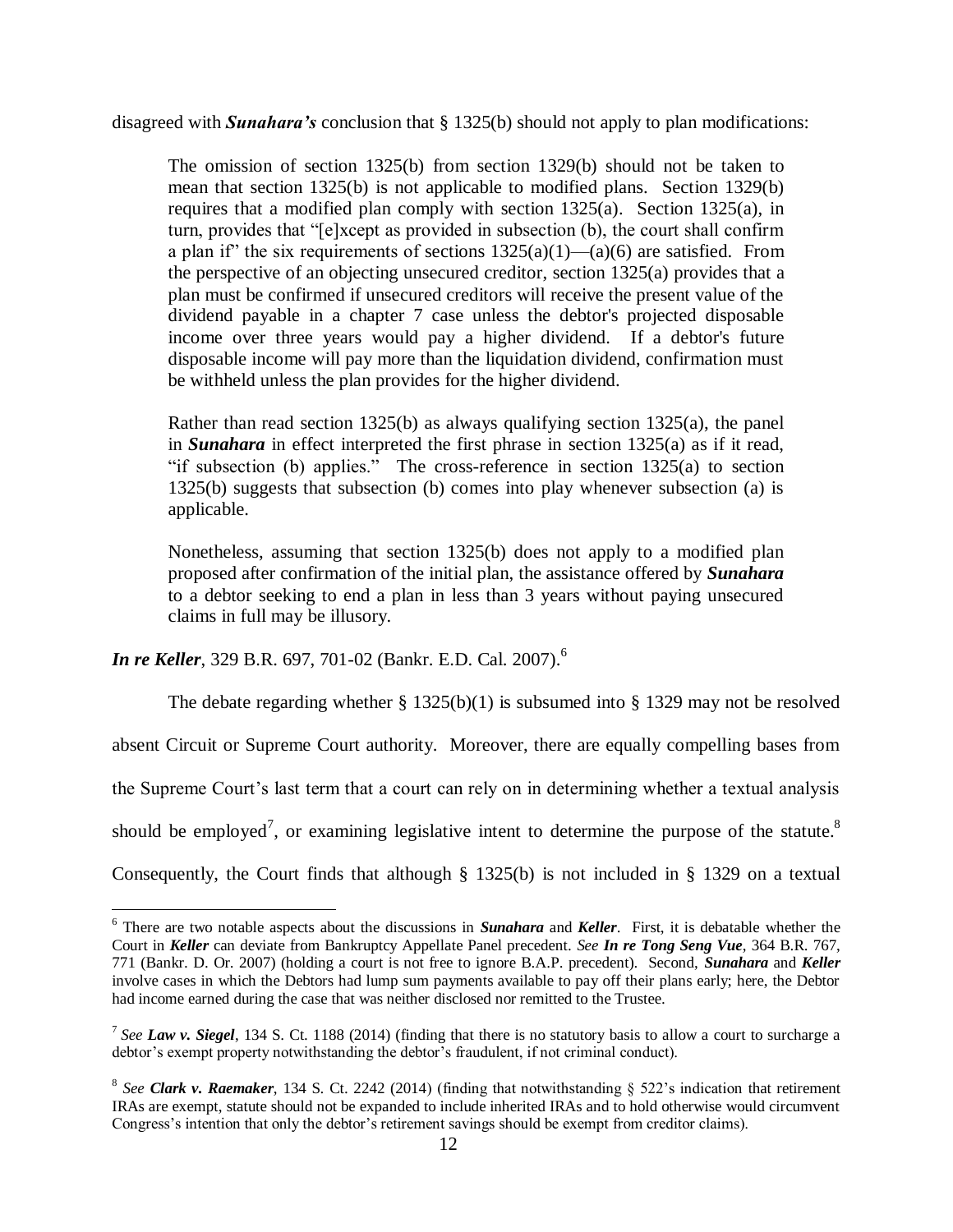basis, such a conclusion does not preclude this Court from considering disposable income in the context of good faith under § 1329 on a legislative intent analysis.

The Court finds persuasive the bankruptcy court's analysis in *In re Grutsch*, 453 B.R. 420 (Bankr. D. Kan. 2011). The *Grutsch* court found that the majority of cases holding that § 1325(b)(1) is not included in § 1329 more persuasive. Further, the *Grutsch* court offered at least three reasons why  $\S 1325(b)(1)$  cannot be found to be included in  $\S 1329$ :

(1) § 1325(a) does not incorporate § 1325(b)(1) because § 1325(a) deals with requirements for confirmation of a plan whereas  $\S$  1325(b)(1) is only implicated if someone objects to confirmation of a plan;

(2) Congress specifically included  $\S$ § 1322(a), 1322(b), and 1322(c) into § 1329. Had Congress intended to include  $\S$  1325(b)(1) into  $\S$  1329, it could have done so; and

(3) Congress amended  $\S$  1329(c), and not  $\S$  1329(b), to include "applicable commitment" period" and, in doing so, indicated that Congress did not intend to include the disposable income requirement of § 1329(b)(1) as well into § 1329. *Id*. at 425-26.

As the *Grutsch* court correctly found, however, the fact that § 1325(b)(1) is not included in § 1329 does not end the inquiry. *Id*. at 427. The *Grutsch* court concluded that a plan modification must be proposed in good faith. *Id*. at 427. The court stated, "The good faith requirement of [§ 1325\(a\)\(3\)](https://a.next.westlaw.com/Link/Document/FullText?findType=L&pubNum=1000546&cite=11USCAS1325&originationContext=document&transitionType=DocumentItem&contextData=%28sc.History*oc.UserEnteredCitation%29#co_pp_28cc0000ccca6) fills the gap that would otherwise exist, allowing all parties to object to inappropriate payment terms—whether excessive or inadequate—in a proposed modification." *Id.* (citations omitted). Moreover, the court held that the heart of the BAPCPA's reforms is to ensure that debtors repay creditors the maximum they can afford. *Id*. (citing H.R. Rep. No. 109- 31(I), p.2, 2005 U.S.C.C.A.N. 88, 89). As such, the court determined that, during the pendency of a Chapter 13 case, the Chapter 13 trustee or any party in interest can request and obtain copies of the debtor's post-petition tax returns and annual income and expense reports. *Id*. at 427-28.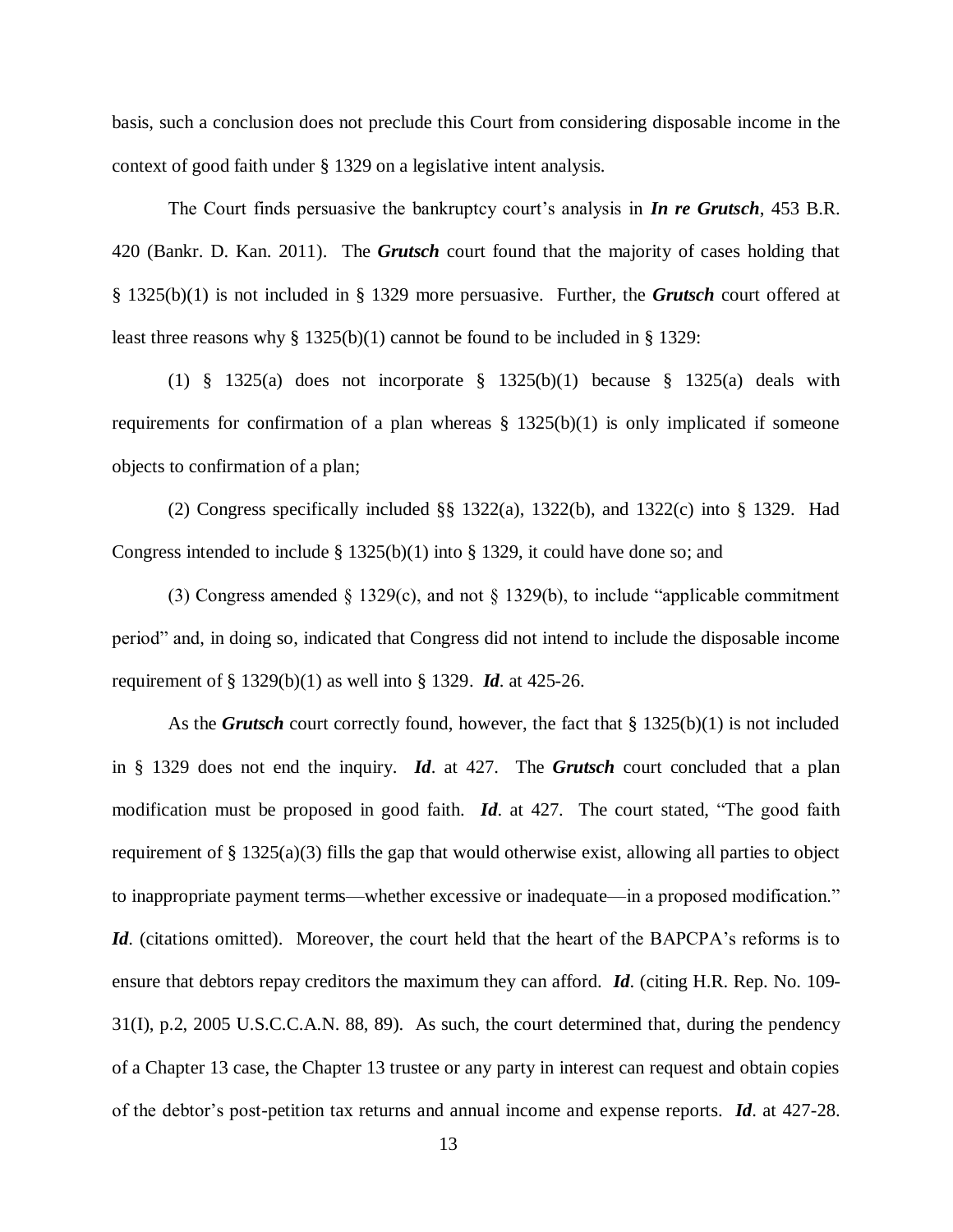As a result, "[i]f a debtor's income increases or expenses decrease, thereby making more money available for Chapter 13 plan payments, a Chapter 13 Trustee or a creditor may request plan modification under [§ 1329.](https://a.next.westlaw.com/Link/Document/FullText?findType=L&pubNum=1000546&cite=11USCAS1329&originatingDoc=I492a5fd1a61611e08bbeb4ca0e5b8ed9&refType=LQ&originationContext=document&transitionType=DocumentItem&contextData=%28sc.History*oc.UserEnteredCitation%29)" *Id*. "Together, those sections best ensure that debtors repay the maximum they can afford over the course of their Chapter 13 bankruptcy case." *Id*. (citations omitted).

The Seventh Circuit has found that a debtor, trustee, or unsecured claim holder has the absolute right to request a modification of a Chapter 13 plan in between confirmation of a plan and completion of plan payments. *In re Witkowski*, 16 F.3d 739, 742 (7th Cir. 1994). Although a pre-BAPCPA case, the *Witkowski* court recognized, "If the drafters of the Bankruptcy Code intended for a confirmation hearing to have res judicata effect, there would be little or no reason for [Section 1329.](https://a.next.westlaw.com/Link/Document/FullText?findType=L&pubNum=1000546&cite=11USCAS1329&originatingDoc=Iea224958970011d9a707f4371c9c34f0&refType=LQ&originationContext=document&transitionType=DocumentItem&contextData=%28sc.UserEnteredCitation%29)" *Id*. at 745 (quoting *In re Williams*, 108 B.R. 119, 123 (Bankr. N.D. Miss. 1989)). Several circuit courts have recognized that § 1329 allows the trustee or unsecured claim holder to seek modification of a plan for increases in the debtor's income. *See Germeraad v. Powell*, No. 14-CV-3129, slip op. at 10 (Bankr. C.D. Ill. Oct. 27, 2014) (citing *Pliler v. Stearns*, 747 F.3d 260, 266 (4th Cir. 2014) (holding that § 1329 may be used to increase plan payments if the debtor comes into additional, unforeseen income); *Carroll v. Logan*, 735 F.3d 147, 151 (4th Cir. 2013) (finding repayment plans remain subject to debtor's increased ability to pay because if the debtor's fortunes improve, the creditors should share some of the wealth); *In re Flores*, 735 F.3d 855, 861-62 (9th Cir. 2013) (when analyzing the Supreme Court's analysis in *Lanning*, the statute is meant to allow creditors to receive increased payments from debtors who happen to have earnings that increase)).

Debtor has premised much of her opposition to the Trustee's Motion on the assertion that § 1325(b)(1) does not apply to § 1329, and as a result, a debtor cannot be compelled to commit additional income earned during a Chapter 13 case. While the Debtor's textual analysis of the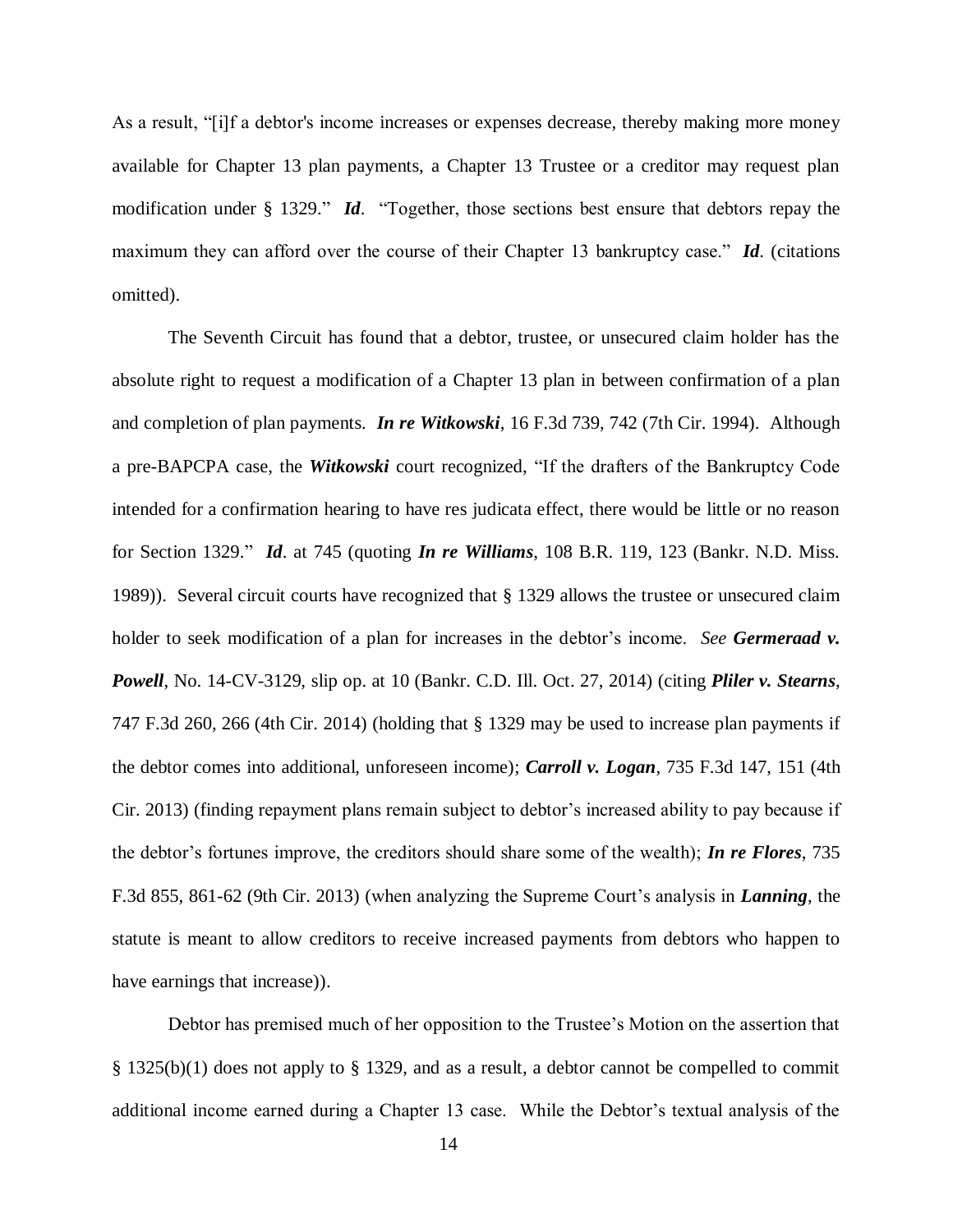interplay between  $\S$  1325(b)(1) and  $\S$  1329 is correct, it does not preclude the Court from considering other factors under the general rubric of good faith. In this case, the Debtor not only had significant additional income that went unreported to the Chapter 13 trustee and creditors, but she also had tax refunds that were not disclosed or remitted to the Trustee. If the Court were to adopt the Debtor's position and circumstances such as in this case were to occur, it would render  $\S$  1329(a)(1) meaningless and give no effect to the necessity of filing tax returns and income and expense reports. *Germeraad v. Powell*, No. 14-CV-3129, at 16, fn. 4. (citations omitted). The Court finds that Debtor's failure to report her additional earnings and tax refunds<sup>9</sup>, absent a specific demand by the Trustee, is not good faith.<sup>10</sup>

## **II. Does Debtor have a duty to report additional income through the filing of tax returns and income and expense reports?**

As noted herein, BAPCPA increased a consumer debtor's reporting requirements through the addition of § 521(f). Section 521(f) requires a Chapter 13 debtor to file tax returns on request of any party in interest. This requirement assists a trustee's determination if a modification is warranted based upon additional income. *See In re Slusher*, 359 B.R. 290, 304-05 (Bankr. D. Nev. 2007) (stating that  $\S 1329$  is bolstered by the reporting requirements of  $\S 521(f)$ ). As one court noted "[t]he purpose of this section, ostensibly, is to allow interested parties to monitor a debtor's financial situation during the pendency of the bankruptcy case and to seek modification of the plan pursuant to [§ 1329](https://a.next.westlaw.com/Link/Document/FullText?findType=L&pubNum=1000546&cite=11USCAS1329&originatingDoc=Idc44e5b833a711dcaf8dafd7ee2b8b26&refType=LQ&originationContext=document&transitionType=DocumentItem&contextData=%28sc.UserEnteredCitation%29) if changes in that situation occur." *In re Nance*, 371 B.R. 358,

<sup>&</sup>lt;sup>9</sup> Debtor argues that post-petition tax refunds are not property of the estate. A number of courts in the Fifth Circuit have held otherwise. *See, e.g. In re Reeves*, 509 B.R. 35, 77 (Bankr. S.D. Tex. 2014) (explaining that debtors have a duty to turnover tax refunds to the trustee); *In re Hymond*, 2012 WL 6692196, \*3 (Bankr. N.D. Tex. 2012) ("[E]state property that exists at the time of confirmation vests in the debtor per [section 1327\(b\),](https://a.next.westlaw.com/Link/Document/FullText?findType=L&pubNum=1000546&cite=11USCAS1327&originationContext=document&transitionType=DocumentItem&contextData=%28sc.Search%29#co_pp_a83b000018c76) but property acquired by the debtor after confirmation becomes estate property under  $1306(a)(1)$ .") (citation omitted); *In re Lafanette*, 208 B.R. 394, 395 (Bankr. W.D. La. 1996) (holding tax refunds are property of the Chapter 13 estate).

 $10$  Debtor also argued that to allow the Trustee successive opportunities to amend a debtor's plan would render the plan an "open plan", presumably one that could be amended several times. The Court finds this concern unavailing. Debtors routinely modify plans on multiple occasions for decreases in income. If a debtor obtains additional income while under the protection of the automatic stay, then increases in plan payments may be considered under § 1329.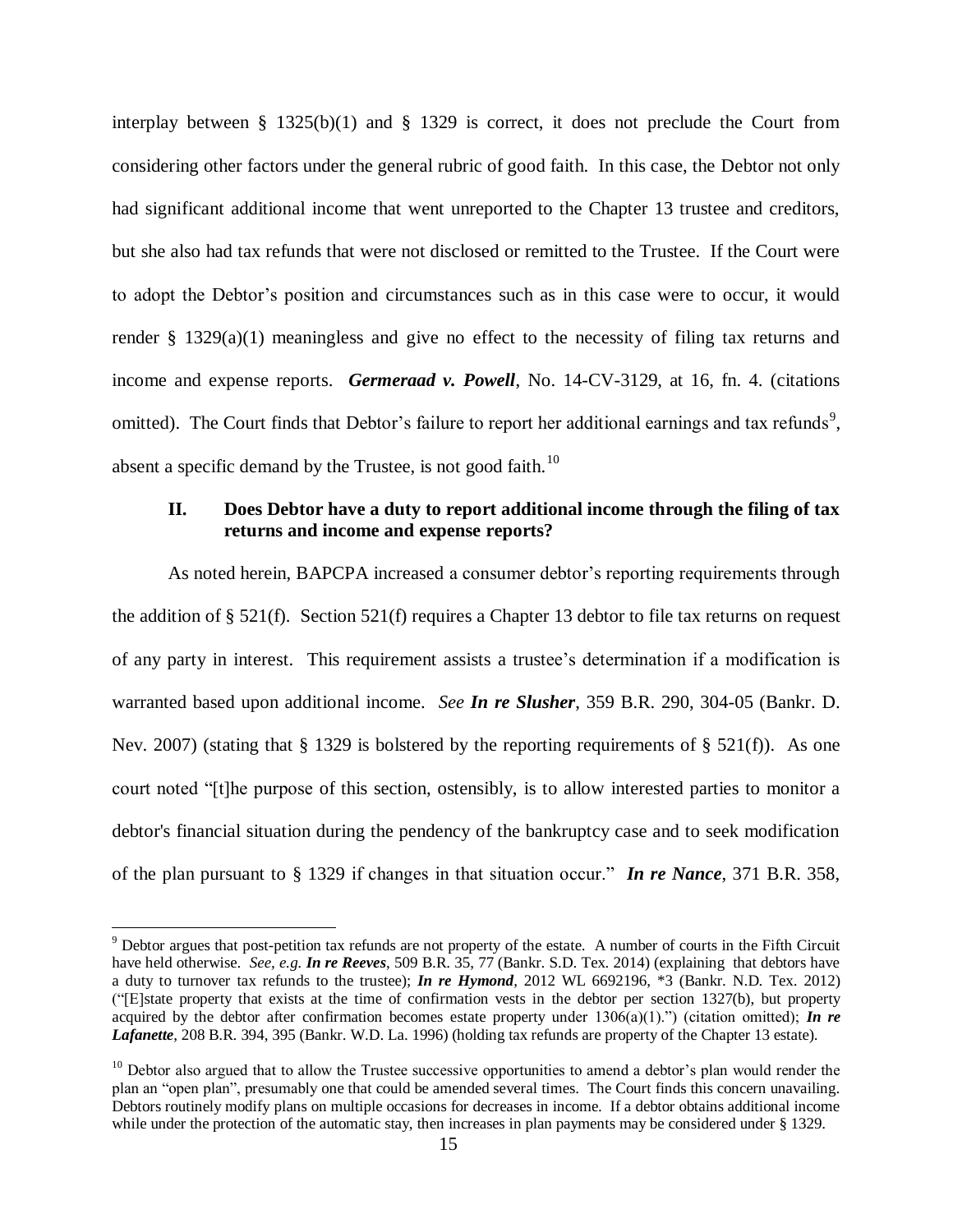371 (S.D. Ill. 2007).

Debtor suggests that because § 521(f) is not mandatory, but based upon a trustee or party in interest taking affirmative steps to request a copy of a debtor's tax returns or income and expenses report, that a debtor's failure not to account for additional income cannot be used as a basis for modifying a plan. Such an assertion renders both §§ 521 and 1329 meaningless. A debtor has the duty under BAPCPA to devote all of his or her income to repaying creditors. *Ransom v. FIA Card Serv., N.A.*, 131 S. Ct. 716, 729 (2011) ("Congress designed the means test to measure debtors' disposable income and, in that way, 'to ensure that [they] repay creditors the maximum they can afford.' H.R. Rep., at 2. This purpose is best achieved by interpreting the means test, consistent with the statutory text, to reflect a debtor's ability to afford repayment."). The fact that a party has not sought copies of tax returns or income and expense reports does not allow a debtor to use undisclosed income for her own means.

## **III. May Debtor be compelled to amend her plan if such modification would be infeasible?**

Debtor argues that even if the Court finds that § 1329 permits the Trustee to seek a modification of Debtor's plan, such a modification would be infeasible given the amended terms the Trustee seeks – \$1,691.00/month for the remaining 42 months of the plan. Debtor maintains that the Court may not approve a modification of a plan if it is not feasible. *See In re Zavala*, 366 B.R. 643, 654-55 (Bankr. W.D. Tex. 2007) (stating that pursuant to § 1329(b), which incorporates all of § 1325(a) including feasibility under § 1325(a)(6), a plan modification cannot be approved unless the modified plan will be feasible). Debtor states that, given her current stated monthly income, she cannot increase her plan payment to the amount the Trustee suggests.

The Fifth Circuit held in *Meza*, that a modification of plan may be filed prior to the debtor's completion of plan payments. 467 F.3d at 878-80. Further, § 1329(c) allows the court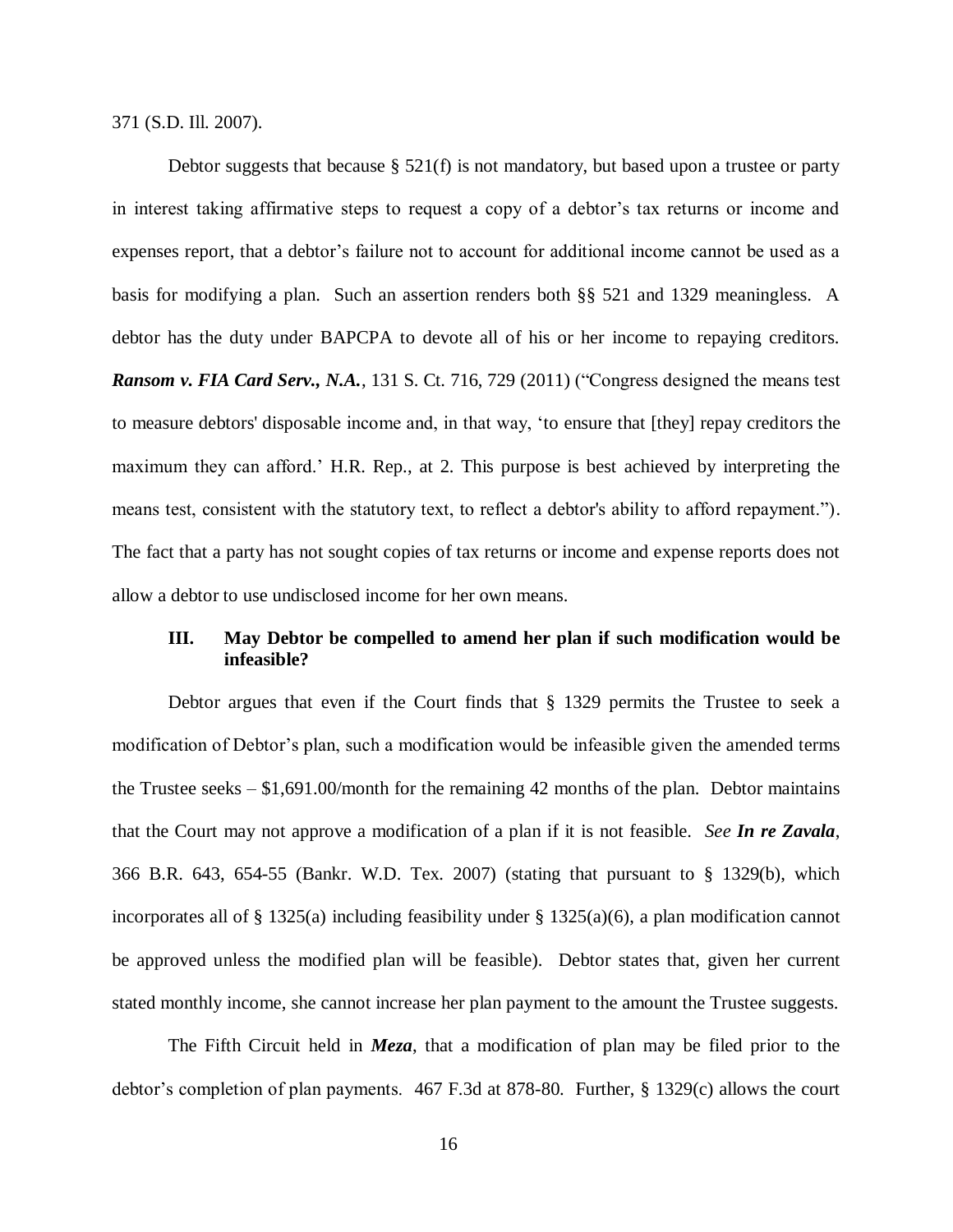to extend the applicable commitment period for a longer period of time if cause is shown. The Trustee posits that the "cause" shown is the Debtor not remitting her 2013 tax refund and increased earnings to the Trustee. The Court agrees, but there must be a showing that the Debtor has sufficient income to pay the increased amount.

The Trustee provided a mathematical analysis examining the Debtor's most current Schedule "I" at the time of the filing of the Trustee's Motion to Modify; the income and deductions reported on the Debtor's 2013 income tax return; and estimated deductions for social security and Medicare based on gross wages for tax year 2013 under applicable law. *See* Trustee's Brief (ECF No. 43) at pp. 9-11. The Trustee's analysis is also based upon Debtor's submission of her pay advices for three different employers. The Trustee calculates that, of the three sources of income, Debtor has earned in 2014 (YTD) \$106,612.57 in gross income and \$74,645.14 in net income. The Trustee stated that, although Debtor is not working at the same three jobs she previously held, the income Debtor has earned thus far for 2014 is substantially greater than reported by the Debtor in January 2013. That said, the Trustee did acknowledge that Debtor is now only reporting income from one source – Debtor's employment at Health South.

Debtor's testimony is that she maintains her current employment at Health South with little, if no, prospect of additional shift work as a nurse. Further, Debtor testified that she no longer receives a portion of her ex-husband's retirement income. Debtor continues to receive rental income of \$900/month but must also pay the mortgage on the rent house as well as homeowner's insurance. As such, there is insufficient income to make the Trustee's proposed plan payment of \$1,691.00 per month.

The Court is deeply troubled by the developments in this case. Debtor did not disclose the payments to the pawn shop. Her failure to do so resulted in her falling behind on her Chapter 13 plan payments. Debtor earned additional income that was not disclosed to the Court, Chapter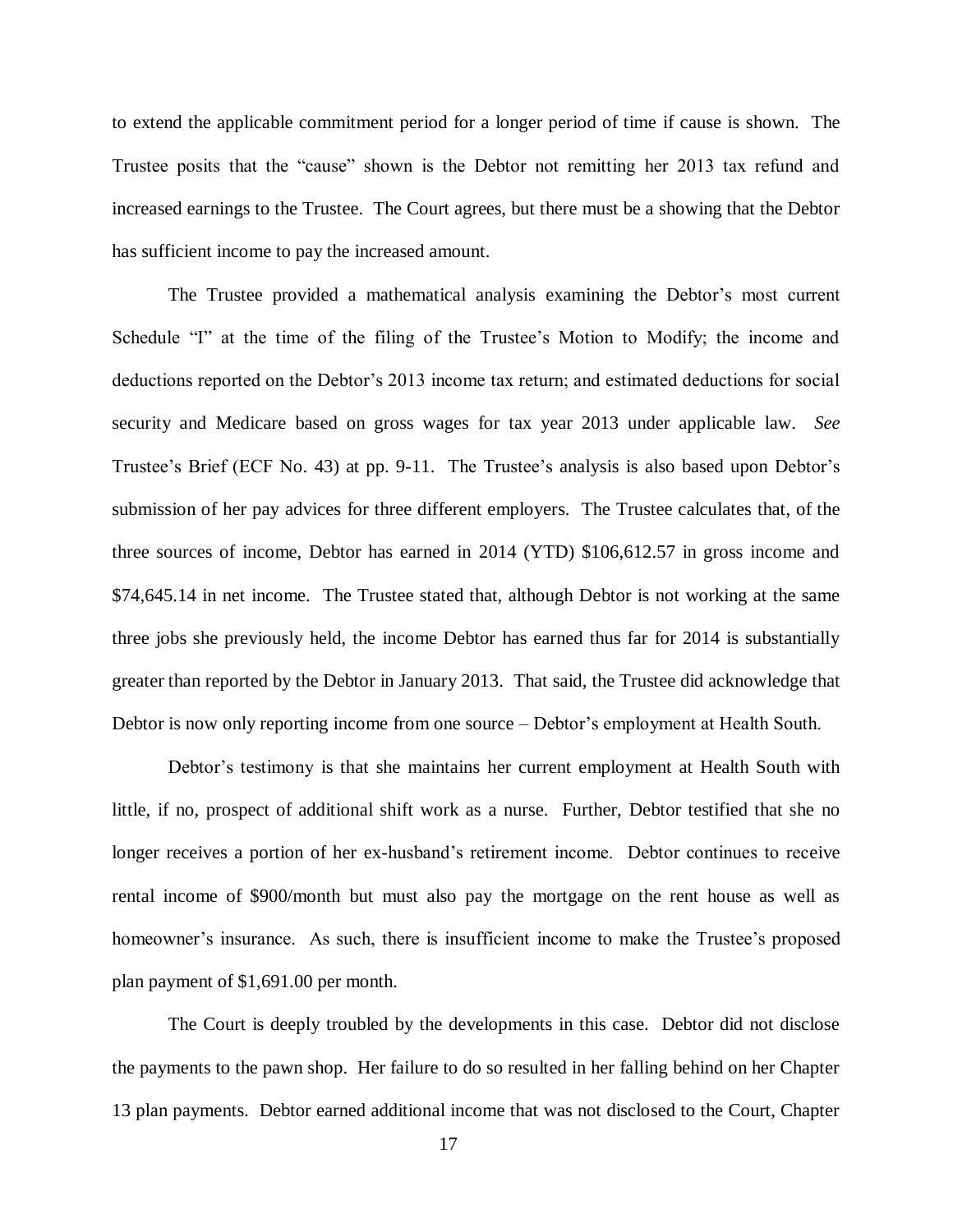13 Trustee, or the creditors. Moreover, notwithstanding the additional accumulated income, Debtor offered only that she worked the extra shifts to pay off her pawn debts for jewelry, and not for creditors. Debtor did not disclose her tax refunds to the Trustee even though the tax refunds are property of the estate. All told, there has been an absence of accountability and transparency in this case. $11$ 

Nonetheless, even under the facts of this case, the Trustee's proposed modification is infeasible. As such, the Court cannot wind the clock back to recover income that has been spent or dissipated. *See In re Rodriguez*, 369 B.R. 333, 337 (Bankr. S.D. Tex. 2007) ("The Court cannot confirm a plan, or approve a plan modification, unless the Court concludes that Debtor will be able to make the payments called for in the plan. The Court cannot make that finding."). Moreover, as noted by at least one court, the Bankruptcy Code does not require debtors to retroactively amend their plans to recapture an increase in income where it would render the plan infeasible going forward. *See In re Self*, 2009 WL 2969489 (Bankr. D. Kan. 2009). The *Self* court dealt with a similar situation as in this case in which the trustee found out about debtors' additional and undisclosed income after the fact and attempted to retroactively modify plan to include the past income. *Self*, 2009 WL at \*9. This Court agrees with the sentiments expressed in *Self* that:

The Court has found that the Chapter 13 Trustee has the authority to seek amendment to Debtors' Chapter 13 plan based upon their significant increase in disposable income. However, the Court finds that it cannot grant the Trustee's request that this amendment be applied retroactively to January 2008. The Trustee's request is based upon the fact that Debtors' income had increased significantly by January 2008, [footnote deleted] and that Debtors should have come forward with their own amendment, and should have been making larger plan payments from that point forward instead of dramatically increasing their standard of living to absorb the entire increase.

 $11$  The Court notes that the Trustee's Motion to Dismiss (ECF No. 35) based upon plan payment delinquency is currently pending before the Court. The Court invites the Trustee to amend her relief to seek dismissal of the case "for cause" under  $\S$  1307(c).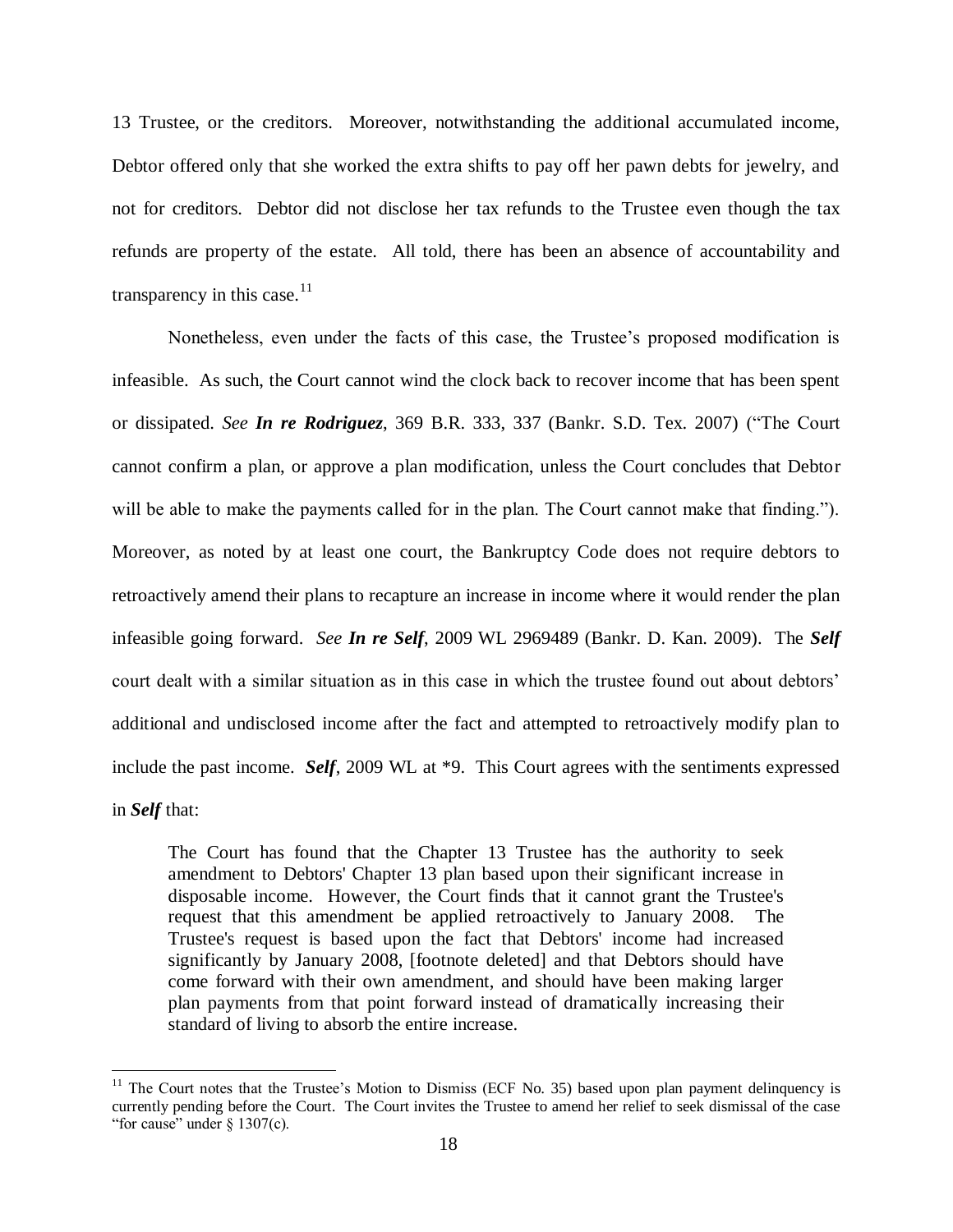Although the Court is sympathetic with the Trustee's position, the Court finds any change in plan payments should not here be retroactive. …

\*\*\*\*

In addition, and perhaps most importantly, the Court notes that nothing in the Bankruptcy Code *requires* debtors to amend their plans in the event they experience an increase in disposable income. Were the Court to grant the Trustee's motion for retroactive relief, it would require Debtors to essentially repay nearly two years of increased plan payments. Although not framed this way in the Trustee's request, granting the requested relief would result in essentially granting a judgment to the Trustee for Debtors' failure to voluntarily amend their plan when they were not statutorily required to do so. Finally, the evidence received at trial shows that these Debtors chose to spend all extra money-rather than saving for the inevitable rainy day of unemployment (which they then did experience) or car problems (which they also experienced and used as a basis for retaining a huge refund), or health issues (which they also experienced and used as a basis to retain the refund), so a decision requiring them to repay the money at this point would result in the immediate lack of feasibility of the plan, and its attendant dismissal.

*Self*, 2009 WL at \*9-11.<sup>12</sup>

 $\overline{a}$ 

As such, the Court finds that the Trustee's Motion to Modify to "recapture" past income is unavailing under the facts of this case. That said, to give some enforcement power to the Trustee regarding the Debtor's income and tax refunds, the Court finds that the Debtor must turnover all future refunds to the Trustee during the pendency of Debtor's case. *See Washington v. Countryman*, 390 B.R. 843, 847 (E.D. Tex. 2007) (issuance of a tax refund is grounds for a modification). Further, the Debtor is ordered to provide tax returns on annual basis to the Trustee and to provide all pay advices, from any source of employment, to the Trustee on a quarterly basis.

<sup>&</sup>lt;sup>12</sup> The *Self* court also noted that the good faith requirement of § 1325(a)(3) is not pertinent to the Trustee proposing a plan modification because Debtor's good faith was determined at the time the Court confirmed Debtor's plan. *Self*, 2009 WL at \*9.

Additionally, this Court would note that, notwithstanding the fact that the Code does not *require* debtors to file a plan modification with an increase in post-petition income, § 1306(a) clearly states that all property and earnings of the debtor acquired post-petition constitute property of the estate. Dissipation of undisclosed estate property that should otherwise be used to pay creditors may remain adequate cause for dismissal of a non-disclosing debtor's case.